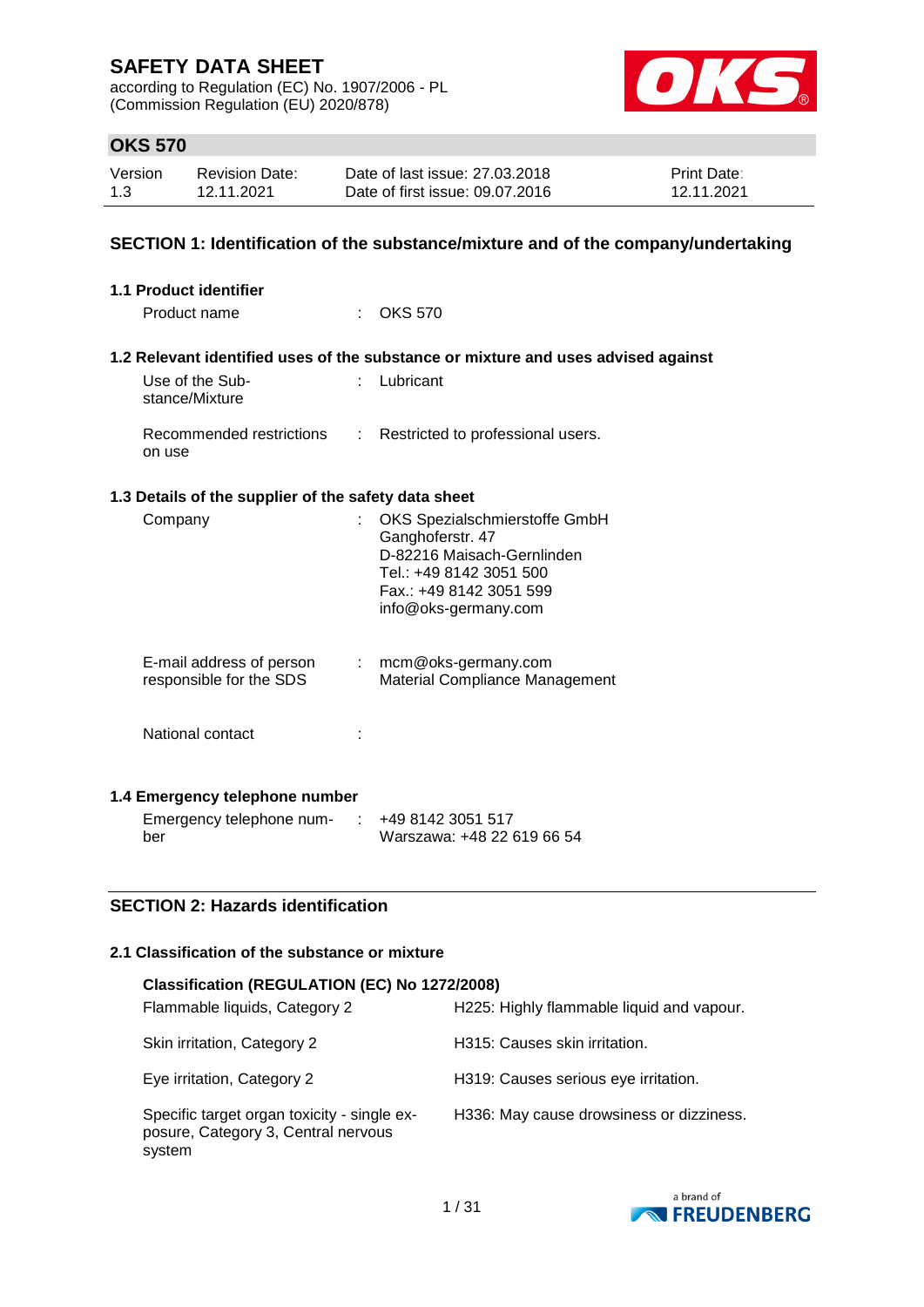according to Regulation (EC) No. 1907/2006 - PL (Commission Regulation (EU) 2020/878)



|                               | <b>OKS 570</b>                                      |                                          |  |                                                                   |       |                                |                                                                                             |
|-------------------------------|-----------------------------------------------------|------------------------------------------|--|-------------------------------------------------------------------|-------|--------------------------------|---------------------------------------------------------------------------------------------|
| Version<br>1.3                |                                                     | <b>Revision Date:</b><br>12.11.2021      |  | Date of last issue: 27.03.2018<br>Date of first issue: 09.07.2016 |       |                                | Print Date:<br>12.11.2021                                                                   |
| Aspiration hazard, Category 1 |                                                     |                                          |  |                                                                   | ways. |                                | H304: May be fatal if swallowed and enters air-                                             |
|                               | Long-term (chronic) aquatic hazard, Cat-<br>egory 2 |                                          |  |                                                                   |       |                                | H411: Toxic to aquatic life with long lasting effects.                                      |
|                               |                                                     | 2.2 Label elements                       |  |                                                                   |       |                                |                                                                                             |
|                               |                                                     | Labelling (REGULATION (EC) No 1272/2008) |  |                                                                   |       |                                |                                                                                             |
|                               |                                                     | Hazard pictograms                        |  |                                                                   |       |                                |                                                                                             |
|                               | Signal word                                         |                                          |  | Danger                                                            |       |                                |                                                                                             |
|                               |                                                     | <b>Hazard statements</b>                 |  | H <sub>225</sub><br>H304                                          |       | ways.                          | Highly flammable liquid and vapour.<br>May be fatal if swallowed and enters air-            |
|                               |                                                     |                                          |  | H315                                                              |       | Causes skin irritation.        |                                                                                             |
|                               |                                                     |                                          |  | H319                                                              |       | Causes serious eye irritation. |                                                                                             |
|                               |                                                     |                                          |  | H336<br>H411                                                      |       |                                | May cause drowsiness or dizziness.<br>Toxic to aquatic life with long lasting effects.      |
|                               |                                                     | Precautionary statements                 |  | <b>Prevention:</b>                                                |       |                                |                                                                                             |
|                               |                                                     |                                          |  | P210                                                              |       | smoking.                       | Keep away from heat, hot surfaces, sparks,<br>open flames and other ignition sources. No    |
|                               |                                                     |                                          |  | P273                                                              |       |                                | Avoid release to the environment.                                                           |
|                               |                                                     |                                          |  | <b>Response:</b>                                                  |       |                                |                                                                                             |
|                               |                                                     |                                          |  | P301 + P310                                                       |       | POISON CENTER/doctor.          | IF SWALLOWED: Immediately call a                                                            |
|                               |                                                     |                                          |  | P331<br>P370 + P378                                               |       | Do NOT induce vomiting.        | In case of fire: Use alcohol-resistant foam,<br>carbon dioxide or water mist to extinguish. |
|                               |                                                     |                                          |  | P391                                                              |       | Collect spillage.              |                                                                                             |
|                               |                                                     |                                          |  | Storage:                                                          |       |                                |                                                                                             |
|                               |                                                     |                                          |  | P403 + P235                                                       |       |                                | Store in a well-ventilated place. Keep cool.                                                |

**Hazardous components which must be listed on the label:**

Hydrocarbons, C6-C7, n-alkanes, isoalkanes, cyclics, <5% n-hexane

butanone

acetone

xylene

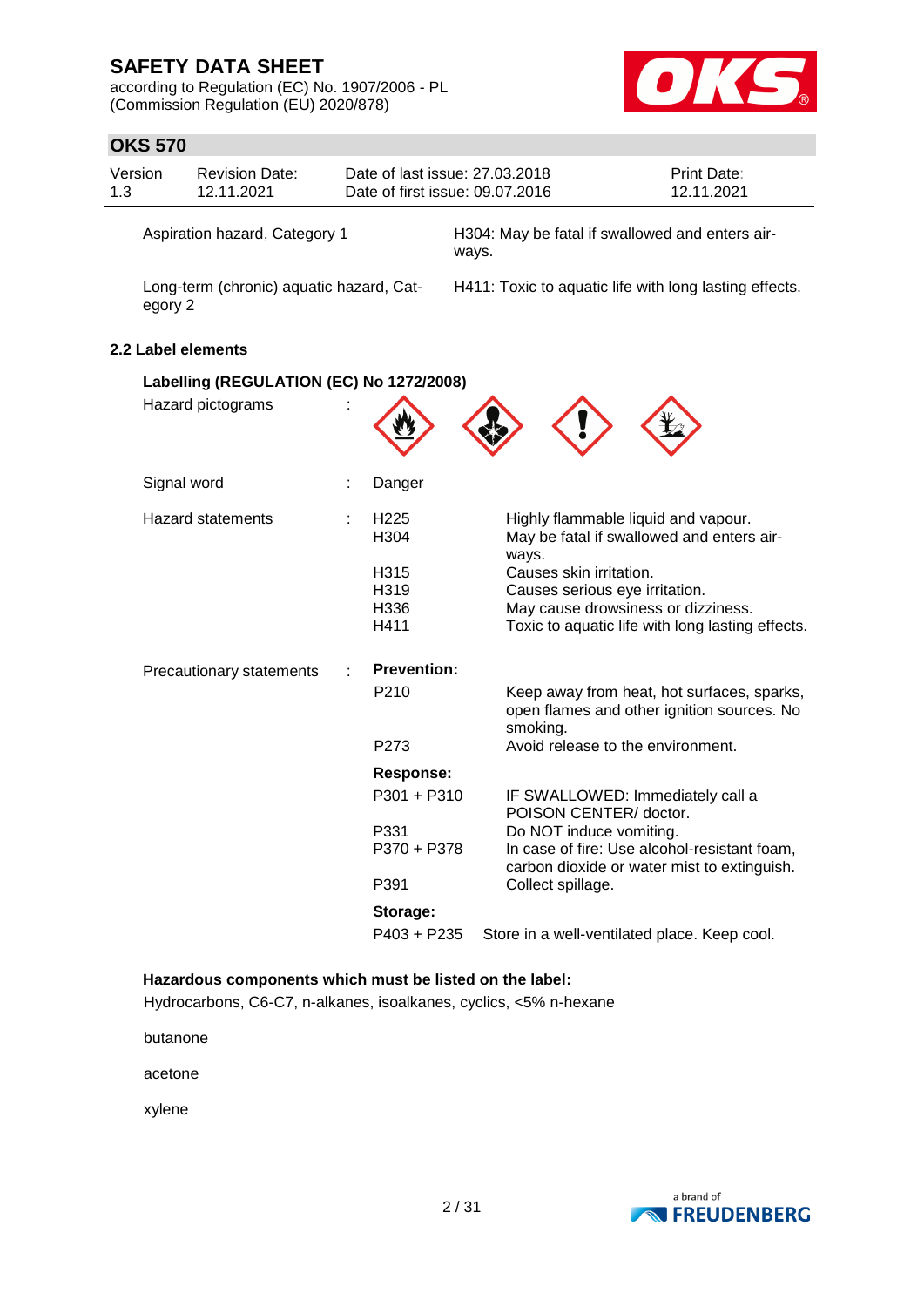according to Regulation (EC) No. 1907/2006 - PL (Commission Regulation (EU) 2020/878)



# **OKS 570**

| Version | <b>Revision Date:</b> | Date of last issue: 27,03,2018  | <b>Print Date:</b> |
|---------|-----------------------|---------------------------------|--------------------|
| 1.3     | 12.11.2021            | Date of first issue: 09.07.2016 | 12.11.2021         |

### **2.3 Other hazards**

This substance/mixture contains no components considered to be either persistent, bioaccumulative and toxic (PBT), or very persistent and very bioaccumulative (vPvB) at levels of 0.1% or higher.

Ecological information: The substance/mixture does not contain components considered to have endocrine disrupting properties according to REACH Article 57(f) or Commission Delegated regulation (EU) 2017/2100 or Commission Regulation (EU) 2018/605 at levels of 0.1% or higher.

Toxicological information: The substance/mixture does not contain components considered to have endocrine disrupting properties according to REACH Article 57(f) or Commission Delegated regulation (EU) 2017/2100 or Commission Regulation (EU) 2018/605 at levels of 0.1% or higher.

### **SECTION 3: Composition/information on ingredients**

### **3.2 Mixtures**

Chemical nature : Solvent

Silicone resin PTFE

| <b>Components</b>                                                       |                                                                          |                                                                                      |                                                               |                          |
|-------------------------------------------------------------------------|--------------------------------------------------------------------------|--------------------------------------------------------------------------------------|---------------------------------------------------------------|--------------------------|
| Chemical name                                                           | CAS-No.<br>EC-No.<br>Index-No.                                           | Classification                                                                       | specific concen-<br>tration limit<br>M-Factor<br><b>Notes</b> | Concentration<br>(% w/w) |
|                                                                         | Registration number                                                      |                                                                                      | Acute toxicity<br>estimate                                    |                          |
| Hydrocarbons, C6-C7,<br>n-alkanes, isoalkanes,<br>cyclics, <5% n-hexane | 921-024-6                                                                | Flam. Liq.2; H225<br>Skin Irrit.2; H315<br><b>STOT SE3; H336</b><br>Asp. Tox.1; H304 |                                                               | $>= 30 - 50$             |
|                                                                         | 01-2119475514-35-<br><b>XXXX</b>                                         | Aquatic Chronic2;<br>H411                                                            |                                                               |                          |
| butanone                                                                | 78-93-3<br>201-159-0<br>606-002-00-3<br>01-2119457290-43-<br><b>XXXX</b> | Flam. Liq.2; H225<br>Eye Irrit.2; H319<br>STOT SE3; H336                             |                                                               | $>= 10 - 20$             |
| acetone                                                                 | 67-64-1<br>200-662-2<br>606-001-00-8<br>01-2119471330-49-<br><b>XXXX</b> | Flam. Liq.2; H225<br>Eye Irrit.2; H319<br>STOT SE3; H336                             |                                                               | $>= 1 - 10$              |
| ethyl acetate                                                           | 141-78-6<br>205-500-4                                                    | Flam. Liq.2; H225<br>Eye Irrit.2; H319                                               |                                                               | $>= 1 - 10$              |

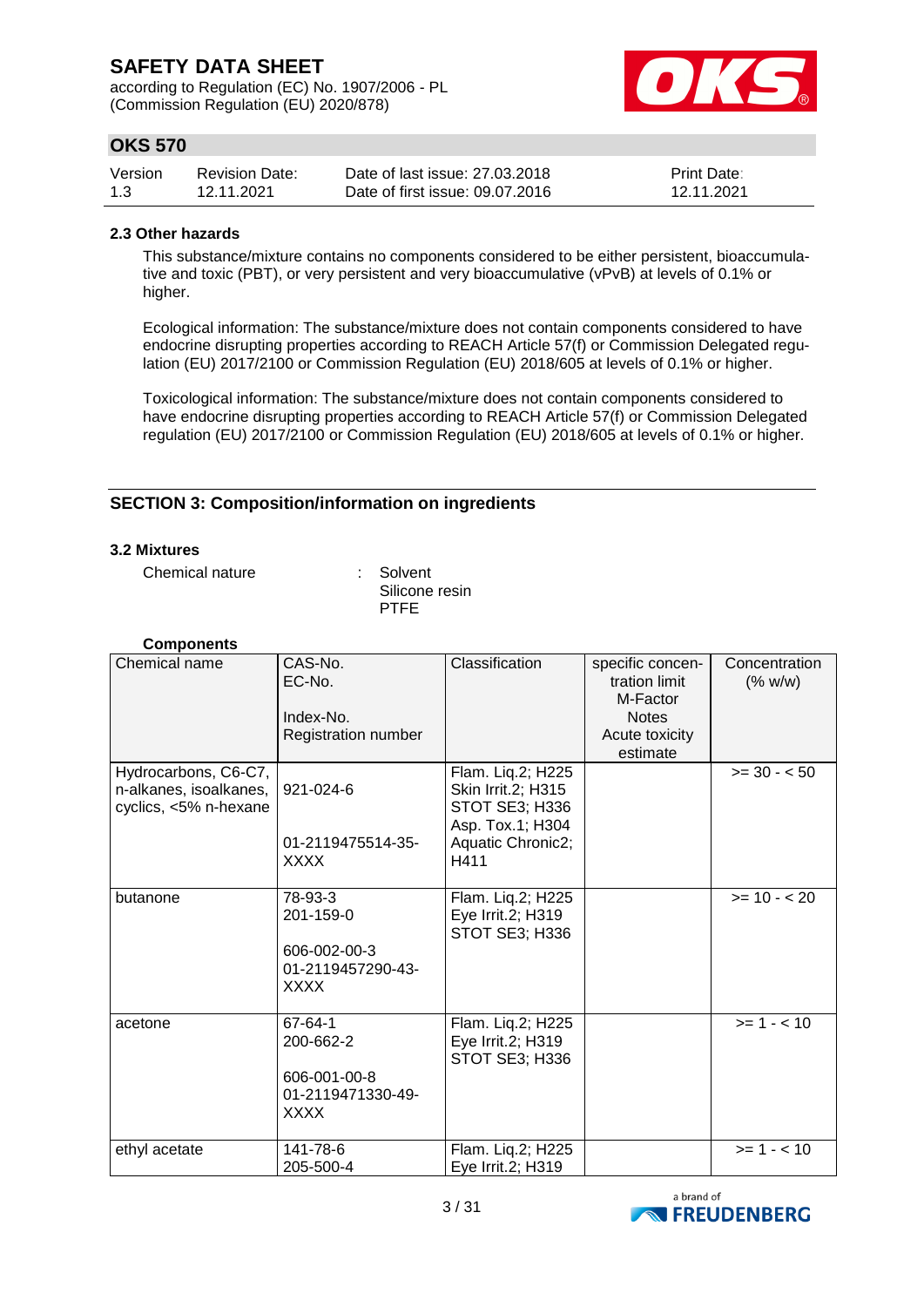according to Regulation (EC) No. 1907/2006 - PL (Commission Regulation (EU) 2020/878)



# **OKS 570**

| Version<br>1.3 | <b>Revision Date:</b><br>12.11.2021 |                                                             | Date of last issue: 27,03,2018<br>Date of first issue: 09.07.2016                                                                                                                                | Print Date:<br>12.11.2021 |              |  |
|----------------|-------------------------------------|-------------------------------------------------------------|--------------------------------------------------------------------------------------------------------------------------------------------------------------------------------------------------|---------------------------|--------------|--|
|                | <b>XXXX</b>                         | 607-022-00-5<br>01-21119475103-46-                          | STOT SE3; H336                                                                                                                                                                                   |                           |              |  |
| xylene         | XXXX                                | 1330-20-7<br>215-535-7<br>601-022-00-9<br>01-2119488216-32- | Flam. Liq.3; H226<br>Acute Tox.4; H332<br>Acute Tox.4; H312   Note C<br>Skin Irrit.2; H315<br>Eye Irrit.2; H319<br><b>STOT SE3; H335</b><br>STOT RE2; H373<br>STOT RE2; H373<br>Asp. Tox.1; H304 |                           | $>= 1 - 10$  |  |
| methanol       |                                     | $67 - 56 - 1$                                               | Flam. Liq.2; H225                                                                                                                                                                                | $>= 10 \%$                | $>= 0,1 - 1$ |  |

Acute Tox.3; H301 Acute Tox.2; H330 H370 Acute Tox.3; H311 STOT SE1; H370

STOT SE1,

 $3 - 10\%$ STOT SE2, H371

\*\*

For explanation of abbreviations see section 16.

200-659-6

603-001-00-X

### **SECTION 4: First aid measures**

### **4.1 Description of first aid measures**

| If inhaled              | advice.<br>tion. | : Call a physician or poison control centre immediately.<br>Remove person to fresh air. If signs/symptoms continue, get<br>medical attention.<br>Keep patient warm and at rest.<br>If unconscious, place in recovery position and seek medical<br>Keep respiratory tract clear.<br>If breathing is irregular or stopped, administer artificial respira- |
|-------------------------|------------------|---------------------------------------------------------------------------------------------------------------------------------------------------------------------------------------------------------------------------------------------------------------------------------------------------------------------------------------------------------|
| In case of skin contact | persists.        | : Take off all contaminated clothing immediately.<br>Get medical attention immediately if irritation develops and<br>Wash clothing before reuse.<br>Thoroughly clean shoes before reuse.<br>Wash off immediately with plenty of water.                                                                                                                  |

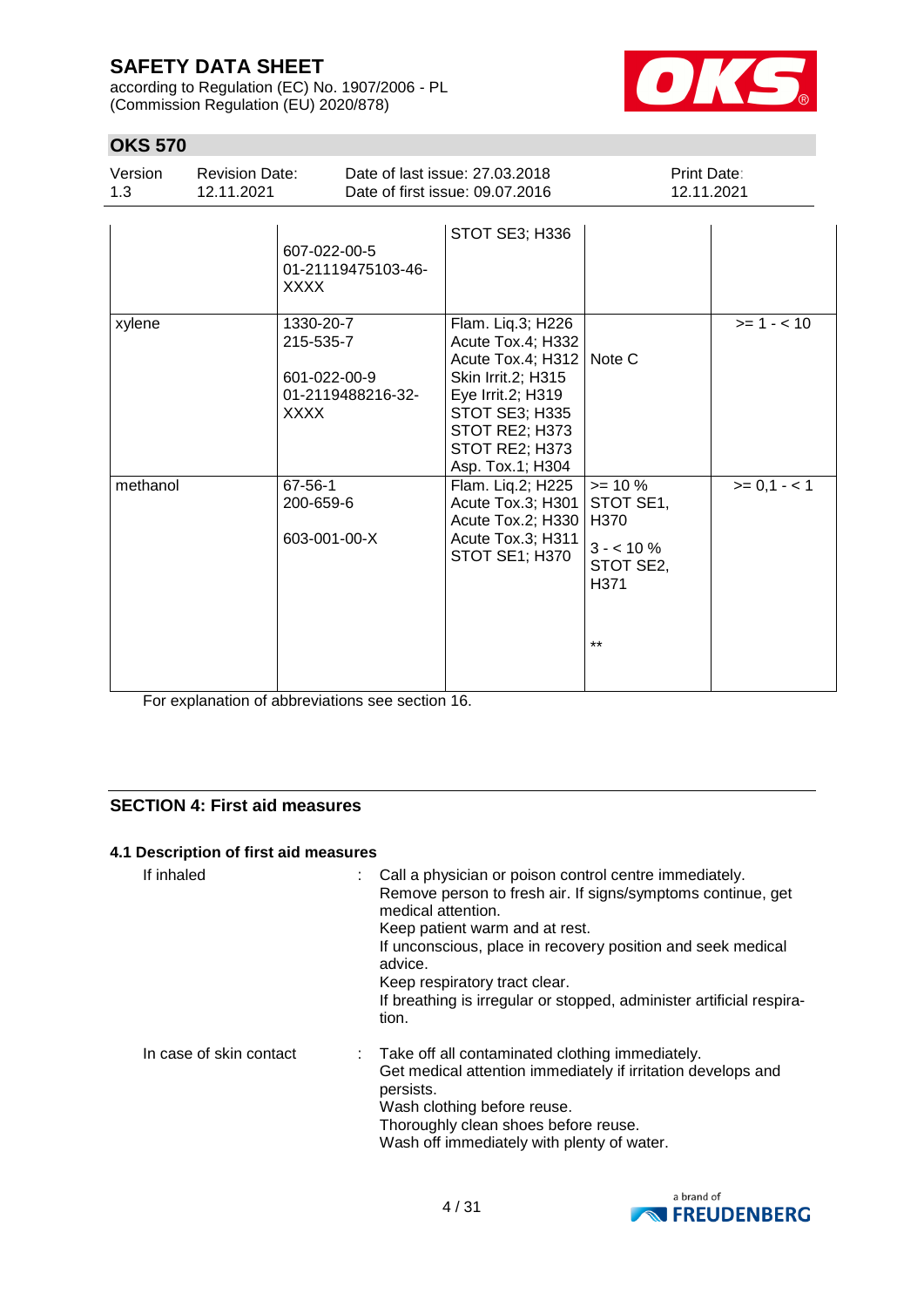according to Regulation (EC) No. 1907/2006 - PL (Commission Regulation (EU) 2020/878)



# **OKS 570**

| Version<br>1.3 | <b>Revision Date:</b><br>12.11.2021 | Date of last issue: 27.03.2018<br>Date of first issue: 09.07.2016                                                                                                                                                                                                                                                                                                                                  | <b>Print Date:</b><br>12.11.2021 |
|----------------|-------------------------------------|----------------------------------------------------------------------------------------------------------------------------------------------------------------------------------------------------------------------------------------------------------------------------------------------------------------------------------------------------------------------------------------------------|----------------------------------|
|                | In case of eye contact              | : Rinse immediately with plenty of water, also under the eyelids,<br>for at least 10 minutes.<br>Seek medical advice.                                                                                                                                                                                                                                                                              |                                  |
|                | If swallowed                        | Move the victim to fresh air.<br>If accidentally swallowed obtain immediate medical attention.<br>If unconscious, place in recovery position and seek medical<br>advice.<br>Keep respiratory tract clear.<br>Do NOT induce vomiting.<br>Rinse mouth with water.<br>Never give anything by mouth to an unconscious person.<br>Aspiration hazard if swallowed - can enter lungs and cause<br>damage. |                                  |
|                |                                     | 4.2 Most important symptoms and effects, both acute and delayed                                                                                                                                                                                                                                                                                                                                    |                                  |
|                | Symptoms                            | Inhalation may provoke the following symptoms:<br>Unconsciousness<br><b>Dizziness</b><br><b>Drowsiness</b><br>Headache<br>Nausea<br><b>Tiredness</b><br>Skin contact may provoke the following symptoms:<br>Erythema                                                                                                                                                                               |                                  |
|                |                                     | Aspiration may cause pulmonary oedema and pneumonitis.                                                                                                                                                                                                                                                                                                                                             |                                  |
| <b>Risks</b>   |                                     | Central nervous system depression<br>Can be absorbed through skin.<br>Risk of product entering the lungs on vomiting after ingestion.<br>Health injuries may be delayed.<br>Causes skin irritation.                                                                                                                                                                                                |                                  |
|                |                                     | 4.3 Indication of any immediate medical attention and special treatment needed                                                                                                                                                                                                                                                                                                                     |                                  |

Treatment : Treat symptomatically.

### **SECTION 5: Firefighting measures**

### **5.1 Extinguishing media** Suitable extinguishing media : Use water spray, alcohol-resistant foam, dry chemical or carbon dioxide. Unsuitable extinguishing media : High volume water jet

### **5.2 Special hazards arising from the substance or mixture**

Specific hazards during fire- : Do not let product enter drains.

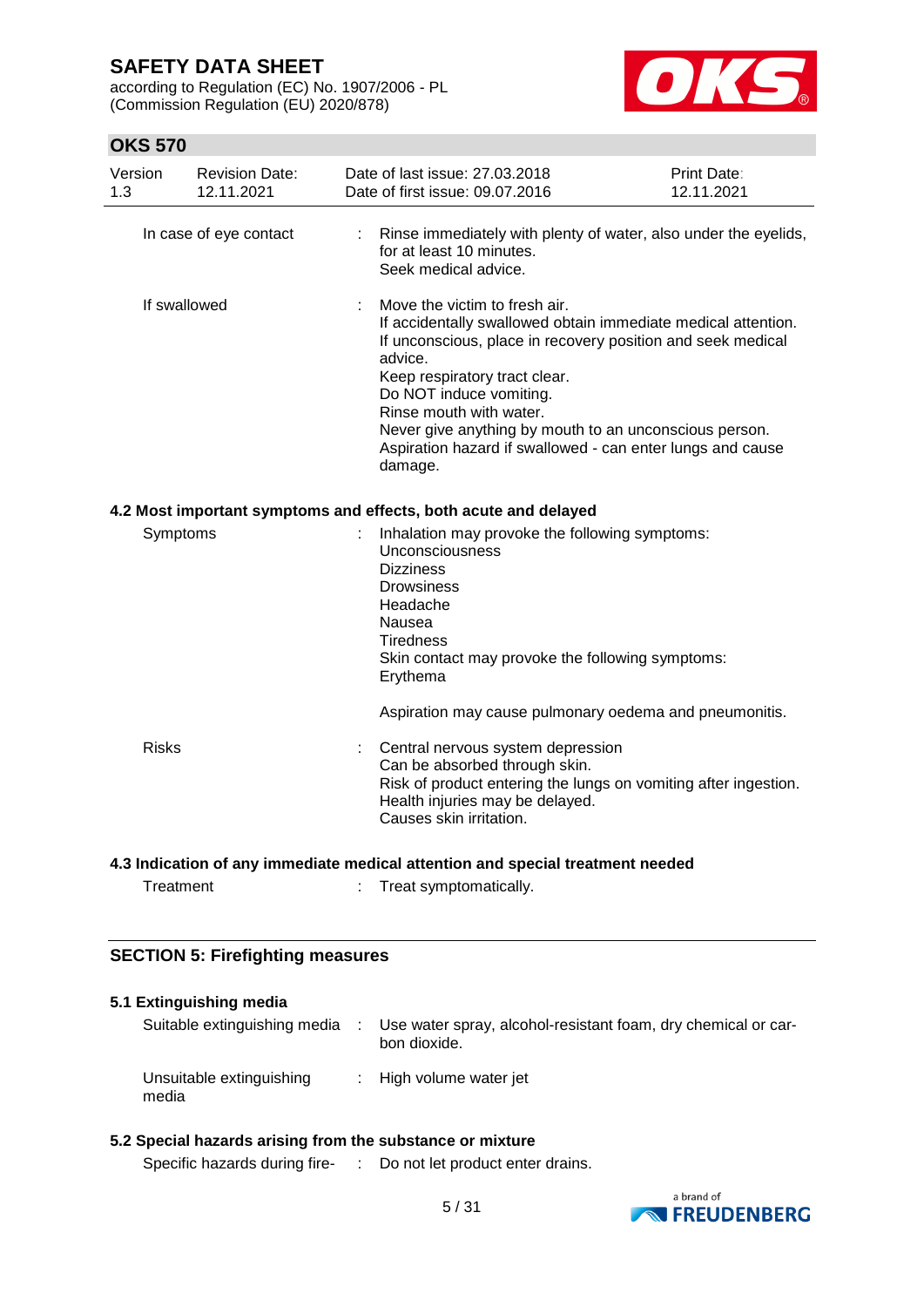according to Regulation (EC) No. 1907/2006 - PL (Commission Regulation (EU) 2020/878)



# **OKS 570**

| Version<br>1.3 | <b>Revision Date:</b><br>12.11.2021                | Date of last issue: 27,03,2018<br>Date of first issue: 09.07.2016                                                                                                                          | Print Date:<br>12.11.2021 |
|----------------|----------------------------------------------------|--------------------------------------------------------------------------------------------------------------------------------------------------------------------------------------------|---------------------------|
| fighting       |                                                    | Beware of vapours accumulating to form explosive concentra-<br>tions. Vapours can accumulate in low areas.                                                                                 |                           |
| ucts           | Hazardous combustion prod-                         | Carbon oxides<br>Halogenated compounds<br>Metal oxides                                                                                                                                     |                           |
|                | 5.3 Advice for firefighters                        |                                                                                                                                                                                            |                           |
|                | Special protective equipment :<br>for firefighters | In the event of fire, wear self-contained breathing apparatus.<br>Use personal protective equipment. Exposure to decomposi-<br>tion products may be a hazard to health.                    |                           |
|                | Further information                                | Standard procedure for chemical fires.<br>Collect contaminated fire extinguishing water separately. This<br>must not be discharged into drains.<br>Cool containers/tanks with water spray. |                           |

## **SECTION 6: Accidental release measures**

### **6.1 Personal precautions, protective equipment and emergency procedures**

| Personal precautions | Evacuate personnel to safe areas.<br>Use personal protective equipment.<br>Ensure adequate ventilation.<br>Remove all sources of ignition.<br>Do not breathe vapours or spray mist.<br>Do not breathe dust/ fume/ gas/ mist/ vapours/ spray.<br>Refer to protective measures listed in sections 7 and 8. |
|----------------------|----------------------------------------------------------------------------------------------------------------------------------------------------------------------------------------------------------------------------------------------------------------------------------------------------------|
|----------------------|----------------------------------------------------------------------------------------------------------------------------------------------------------------------------------------------------------------------------------------------------------------------------------------------------------|

### **6.2 Environmental precautions**

| Environmental precautions | : Do not allow contact with soil, surface or ground water.    |
|---------------------------|---------------------------------------------------------------|
|                           | Prevent further leakage or spillage if safe to do so.         |
|                           | If the product contaminates rivers and lakes or drains inform |
|                           | respective authorities.                                       |

### **6.3 Methods and material for containment and cleaning up**

| Methods for cleaning up | : Contain spillage, and then collect with non-combustible ab-    |
|-------------------------|------------------------------------------------------------------|
|                         | sorbent material, (e.g. sand, earth, diatomaceous earth, ver-    |
|                         | miculite) and place in container for disposal according to local |
|                         | / national regulations (see section 13).                         |
|                         | Non-sparking tools should be used.                               |

### **6.4 Reference to other sections**

For personal protection see section 8.

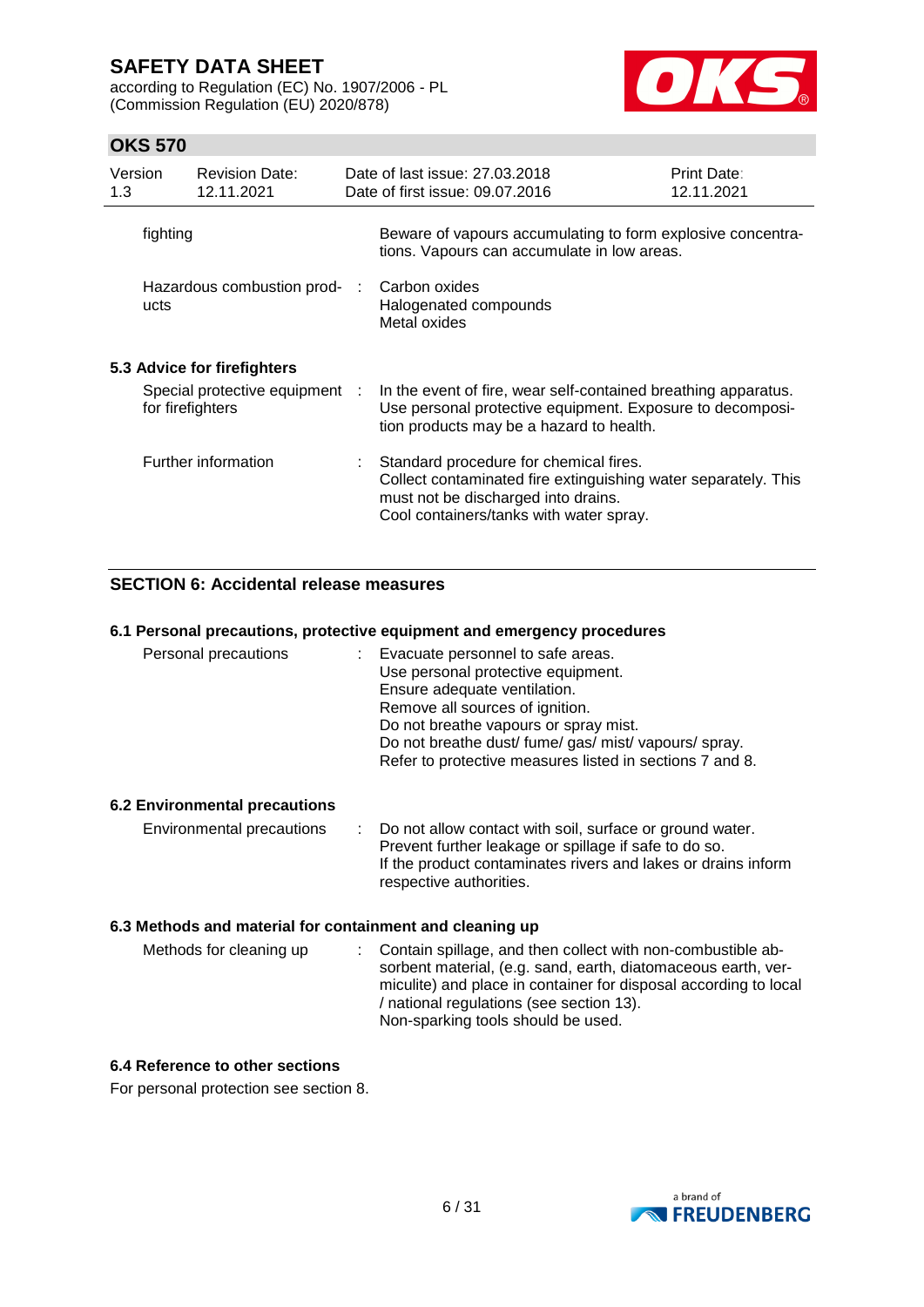according to Regulation (EC) No. 1907/2006 - PL (Commission Regulation (EU) 2020/878)



# **OKS 570**

| Version | <b>Revision Date:</b> | Date of last issue: 27,03,2018  | <b>Print Date:</b> |
|---------|-----------------------|---------------------------------|--------------------|
| 1.3     | 12.11.2021            | Date of first issue: 09.07.2016 | 12.11.2021         |

### **SECTION 7: Handling and storage**

### **7.1 Precautions for safe handling**

| Advice on safe handling                            |   | Use only in an area containing explosion proof equipment.<br>Do not use in areas without adequate ventilation.<br>Do not breathe vapours or spray mist.<br>In case of insufficient ventilation, wear suitable respiratory<br>equipment.<br>Avoid contact with skin and eyes.<br>For personal protection see section 8.<br>Keep away from fire, sparks and heated surfaces.<br>Smoking, eating and drinking should be prohibited in the ap-<br>plication area.<br>Wash hands and face before breaks and immediately after<br>handling the product.<br>Ensure all equipment is electrically grounded before beginning<br>transfer operations.<br>Do not get in eyes or mouth or on skin.<br>Do not get on skin or clothing.<br>Do not ingest.<br>Do not use sparking tools.<br>Do not enter areas where used or stored until adequately ven-<br>tilated.<br>Do not repack.<br>Do not re-use empty containers.<br>These safety instructions also apply to empty packaging which<br>may still contain product residues.<br>Keep container closed when not in use. |
|----------------------------------------------------|---|---------------------------------------------------------------------------------------------------------------------------------------------------------------------------------------------------------------------------------------------------------------------------------------------------------------------------------------------------------------------------------------------------------------------------------------------------------------------------------------------------------------------------------------------------------------------------------------------------------------------------------------------------------------------------------------------------------------------------------------------------------------------------------------------------------------------------------------------------------------------------------------------------------------------------------------------------------------------------------------------------------------------------------------------------------------|
| Advice on protection against<br>fire and explosion | ÷ | Keep away from heat and sources of ignition.                                                                                                                                                                                                                                                                                                                                                                                                                                                                                                                                                                                                                                                                                                                                                                                                                                                                                                                                                                                                                  |
| Hygiene measures                                   | ÷ | Wash face, hands and any exposed skin thoroughly after<br>handling.                                                                                                                                                                                                                                                                                                                                                                                                                                                                                                                                                                                                                                                                                                                                                                                                                                                                                                                                                                                           |

### **7.2 Conditions for safe storage, including any incompatibilities**

| Requirements for storage<br>areas and containers | : Store in original container. Keep container closed when not in<br>use. Keep in a cool place away from oxidizing agents. Keep in<br>a dry, cool and well-ventilated place. Containers which are<br>opened must be carefully resealed and kept upright to prevent<br>leakage. Store in accordance with the particular national regu-<br>lations. Keep in properly labelled containers. |
|--------------------------------------------------|----------------------------------------------------------------------------------------------------------------------------------------------------------------------------------------------------------------------------------------------------------------------------------------------------------------------------------------------------------------------------------------|
|                                                  |                                                                                                                                                                                                                                                                                                                                                                                        |

**7.3 Specific end use(s)**

Specific use(s) : Specific instructions for handling, not required.

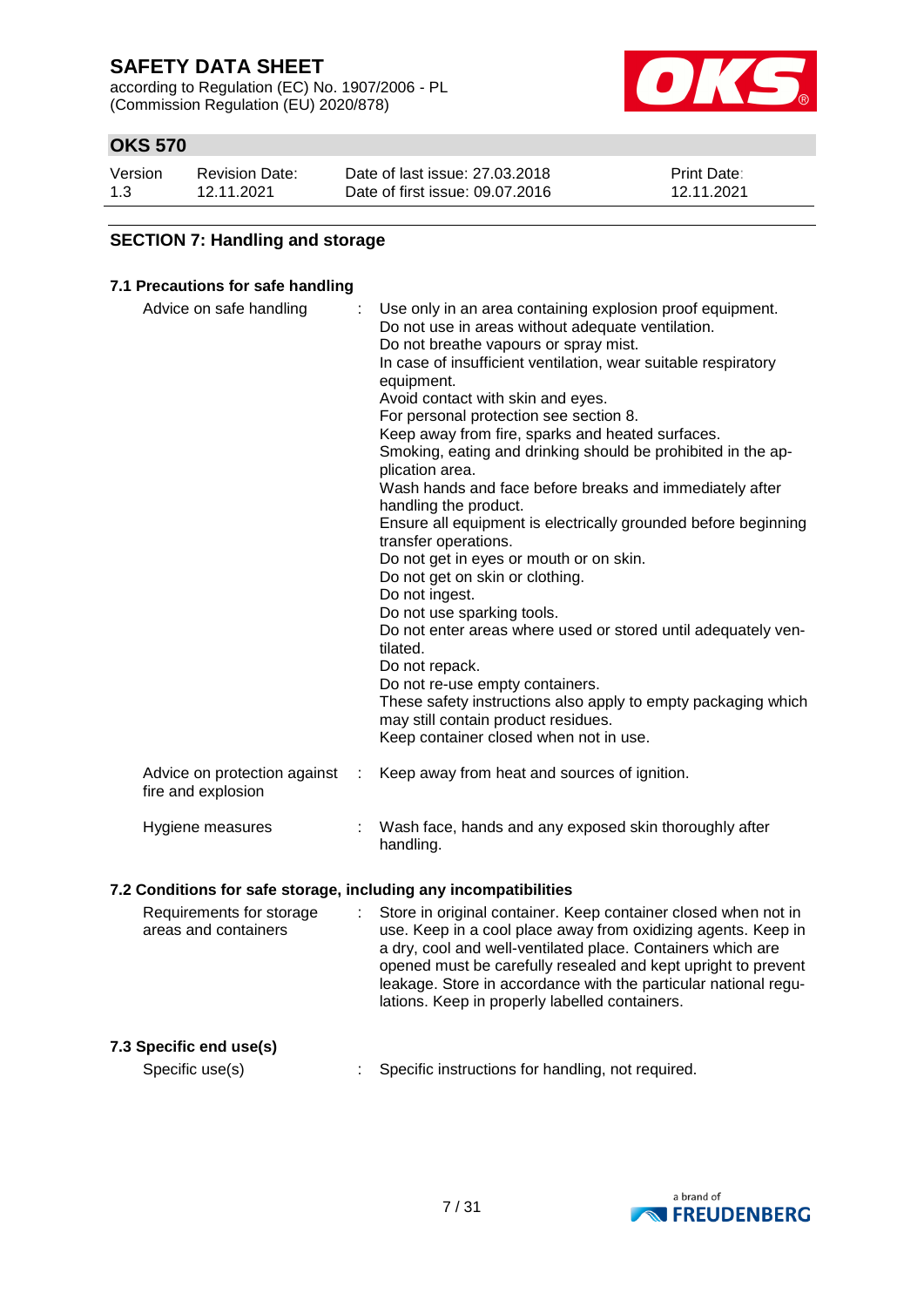according to Regulation (EC) No. 1907/2006 - PL (Commission Regulation (EU) 2020/878)



# **OKS 570**

| Version | <b>Revision Date:</b> | Date of last issue: 27,03,2018  | <b>Print Date:</b> |
|---------|-----------------------|---------------------------------|--------------------|
| 1.3     | 12.11.2021            | Date of first issue: 09.07.2016 | 12.11.2021         |

### **SECTION 8: Exposure controls/personal protection**

### **8.1 Control parameters**

### **Occupational Exposure Limits**

| Components    | CAS-No.                   | Value type (Form                | Control parameters                                                                | <b>Basis</b>                 |
|---------------|---------------------------|---------------------------------|-----------------------------------------------------------------------------------|------------------------------|
|               |                           | of exposure)                    |                                                                                   |                              |
| butanone      | 78-93-3                   | <b>TWA</b>                      | 200 ppm                                                                           | 2000/39/EC                   |
|               |                           |                                 | 600 mg/m3                                                                         | $(2000-06-16)$               |
|               |                           | Further information: Indicative |                                                                                   |                              |
|               |                           | <b>STEL</b>                     | 300 ppm                                                                           | 2000/39/EC                   |
|               |                           |                                 | 900 mg/m3                                                                         | $(2000-06-16)$               |
|               |                           | Further information: Indicative |                                                                                   |                              |
|               |                           | <b>NDS</b>                      | 450 mg/m3                                                                         | PL OEL<br>$(2018 - 07 - 07)$ |
|               | Further information: Skin |                                 |                                                                                   |                              |
|               |                           | <b>NDSch</b>                    | 900 mg/m3                                                                         | PL OEL<br>$(2018 - 07 - 07)$ |
|               | Further information: Skin |                                 |                                                                                   |                              |
| acetone       | 67-64-1                   | <b>TWA</b>                      | 500 ppm                                                                           | 2000/39/EC                   |
|               |                           |                                 | 1.210 mg/m3                                                                       | $(2000-06-16)$               |
|               |                           | Further information: Indicative |                                                                                   |                              |
|               |                           | <b>NDS</b>                      | 600 mg/m3                                                                         | PL OEL<br>$(2018-07-07)$     |
|               |                           | <b>NDSch</b>                    | 1.800 mg/m3                                                                       | PL OEL<br>$(2018 - 07 - 07)$ |
|               | 141-78-6                  | <b>NDS</b>                      |                                                                                   | PL OEL                       |
| ethyl acetate |                           |                                 | 734 mg/m3                                                                         | $(2018-07-07)$               |
|               |                           | <b>NDSch</b>                    | 1.468 mg/m3                                                                       | PL OEL<br>$(2018-07-07)$     |
|               |                           | <b>STEL</b>                     | 400 ppm                                                                           | 2017/164/EU                  |
|               |                           |                                 | 1.468 mg/m3                                                                       | $(2017 - 02 - 01)$           |
|               |                           | Further information: Indicative |                                                                                   |                              |
|               |                           | <b>TWA</b>                      | 200 ppm                                                                           | 2017/164/EU                  |
|               |                           |                                 | 734 mg/m3                                                                         | $(2017 - 02 - 01)$           |
|               |                           | Further information: Indicative |                                                                                   |                              |
| xylene        | 1330-20-7                 | <b>TWA</b>                      | 50 ppm                                                                            | 2000/39/EC                   |
|               |                           |                                 | 221 mg/m3                                                                         | $(2000-06-16)$               |
|               | skin, Indicative          |                                 | Further information: Identifies the possibility of significant uptake through the |                              |
|               |                           | <b>STEL</b>                     | 100 ppm                                                                           | 2000/39/EC                   |
|               |                           |                                 | 442 mg/m3                                                                         | $(2000-06-16)$               |
|               | skin, Indicative          |                                 | Further information: Identifies the possibility of significant uptake through the |                              |
|               |                           | <b>NDS</b>                      | 100 mg/m3                                                                         | PL OEL<br>$(2018-07-07)$     |
|               | Further information: Skin |                                 |                                                                                   |                              |
|               |                           | <b>NDSch</b>                    | 200 mg/m3                                                                         | PL OEL                       |
|               |                           |                                 |                                                                                   | $(2018-07-07)$               |
|               | Further information: Skin |                                 |                                                                                   |                              |

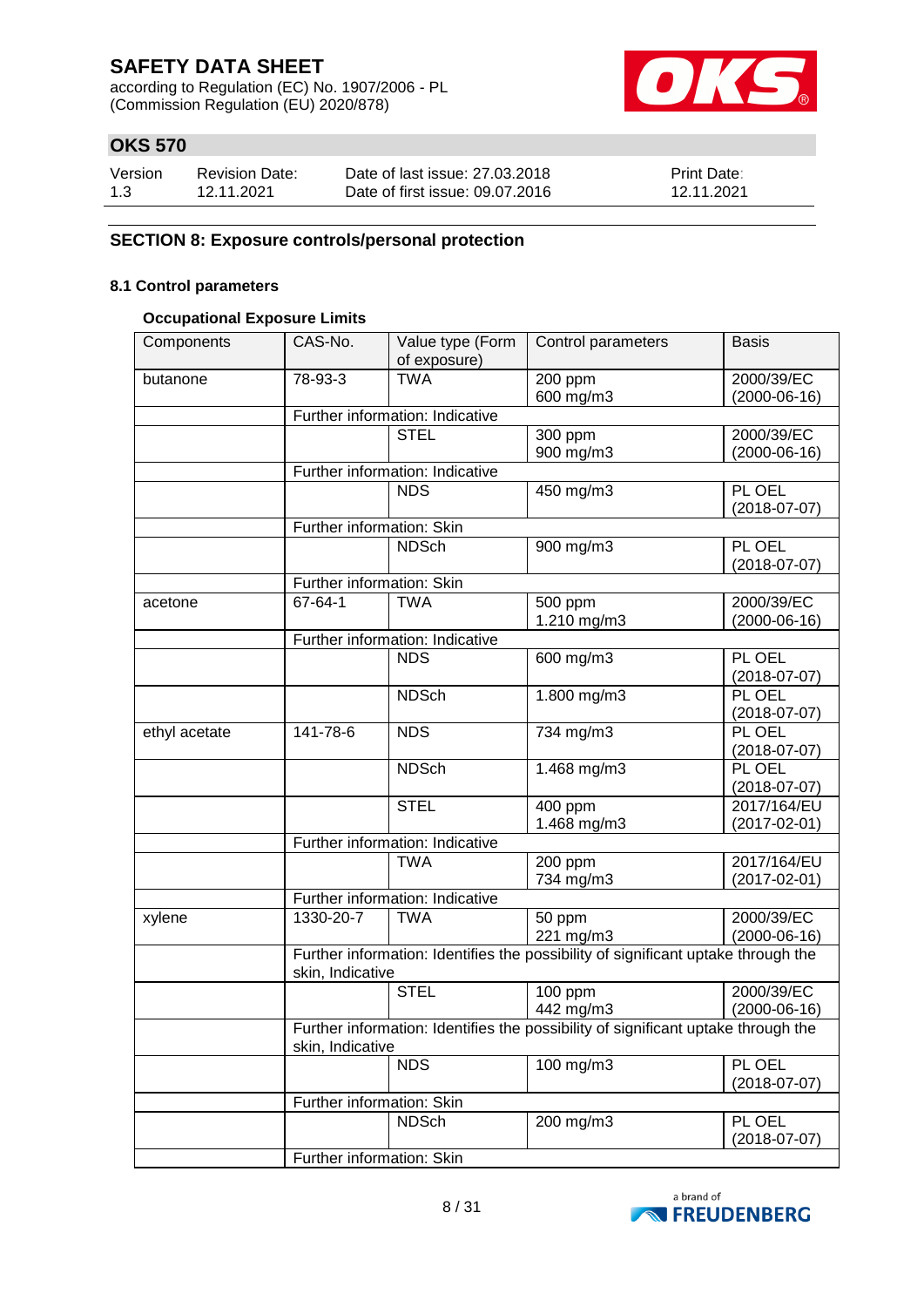according to Regulation (EC) No. 1907/2006 - PL (Commission Regulation (EU) 2020/878)



 $\overline{\phantom{a}}$ 

# **OKS 570**

| Version  | <b>Revision Date:</b> | Date of last issue: 27.03.2018  |         | <b>Print Date:</b> |
|----------|-----------------------|---------------------------------|---------|--------------------|
| 1.3      | 12.11.2021            | Date of first issue: 09.07.2016 |         | 12.11.2021         |
| methanol |                       | <b>TWA</b><br>67-56-1           | 200 ppm | 2006/15/EC         |

|                           |              | 260 mg/m3                                                                         | $(2006 - 02 - 09)$       |
|---------------------------|--------------|-----------------------------------------------------------------------------------|--------------------------|
|                           |              | Further information: Indicative, Identifies the possibility of significant uptake |                          |
| through the skin          |              |                                                                                   |                          |
|                           | <b>NDS</b>   | 100 mg/m3                                                                         | PL OEL<br>$(2018-07-07)$ |
| Further information: Skin |              |                                                                                   |                          |
|                           | <b>NDSch</b> | $300$ mg/m $3$                                                                    | PL OEL<br>$(2018-07-07)$ |
| Further information: Skin |              |                                                                                   |                          |

### **Derived No Effect Level (DNEL) according to Regulation (EC) No. 1907/2006:**

| Substance name                                                                | End Use   | Exposure routes | Potential health ef-<br>fects            | Value               |
|-------------------------------------------------------------------------------|-----------|-----------------|------------------------------------------|---------------------|
| Hydrocarbons, C6-<br>C7, n-alkanes, isoal-<br>kanes, cyclics, <5%<br>n-hexane | Workers   | Skin contact    | Long-term systemic<br>effects            | 773 mg/kg<br>bw/day |
|                                                                               | Workers   | Inhalation      | Long-term systemic<br>effects            | 2035 mg/m3          |
| butanone                                                                      | Workers   | Inhalation      | Long-term systemic<br>effects            | 600 mg/m3           |
|                                                                               | Workers   | Skin contact    | Long-term systemic<br>effects            | 1161 mg/kg          |
| xylene                                                                        | Workers   | Inhalation      | Long-term exposure,<br>Systemic effects  | 77 mg/m3            |
|                                                                               | Workers   | Inhalation      | Short-term exposure,<br>Systemic effects | 289 mg/m3           |
|                                                                               | Workers   | Skin contact    | Long-term exposure,<br>Systemic effects  | 180 mg/kg           |
|                                                                               | Consumers | Inhalation      | Long-term exposure,<br>Systemic effects  | 14,8 mg/m3          |
|                                                                               | Consumers | Inhalation      | Short-term exposure,<br>Systemic effects | 174 mg/m3           |
|                                                                               | Consumers | Ingestion       | Long-term exposure,<br>Systemic effects  | $1,6$ mg/kg         |

### **Predicted No Effect Concentration (PNEC) according to Regulation (EC) No. 1907/2006:**

| Substance name | <b>Environmental Compartment</b> | Value        |
|----------------|----------------------------------|--------------|
| butanone       | Fresh water                      | 55,8 mg/l    |
|                | Marine water                     | 55,8 mg/l    |
|                | Intermittent use/release         | 55,8 mg/l    |
|                | Sewage treatment plant           | 709 mg/l     |
|                | Fresh water sediment             | 284,7 mg/kg  |
|                | Marine sediment                  | 284,7 mg/kg  |
|                | Soil                             | 22,5 mg/kg   |
| xylene         | Fresh water                      | $0,327$ mg/l |
|                | Marine water                     | $0,327$ mg/l |
|                | Fresh water sediment             | 12,46 mg/l   |
|                | Marine sediment                  | 12,46 mg/l   |
|                | Soil                             | $2,31$ mg/kg |

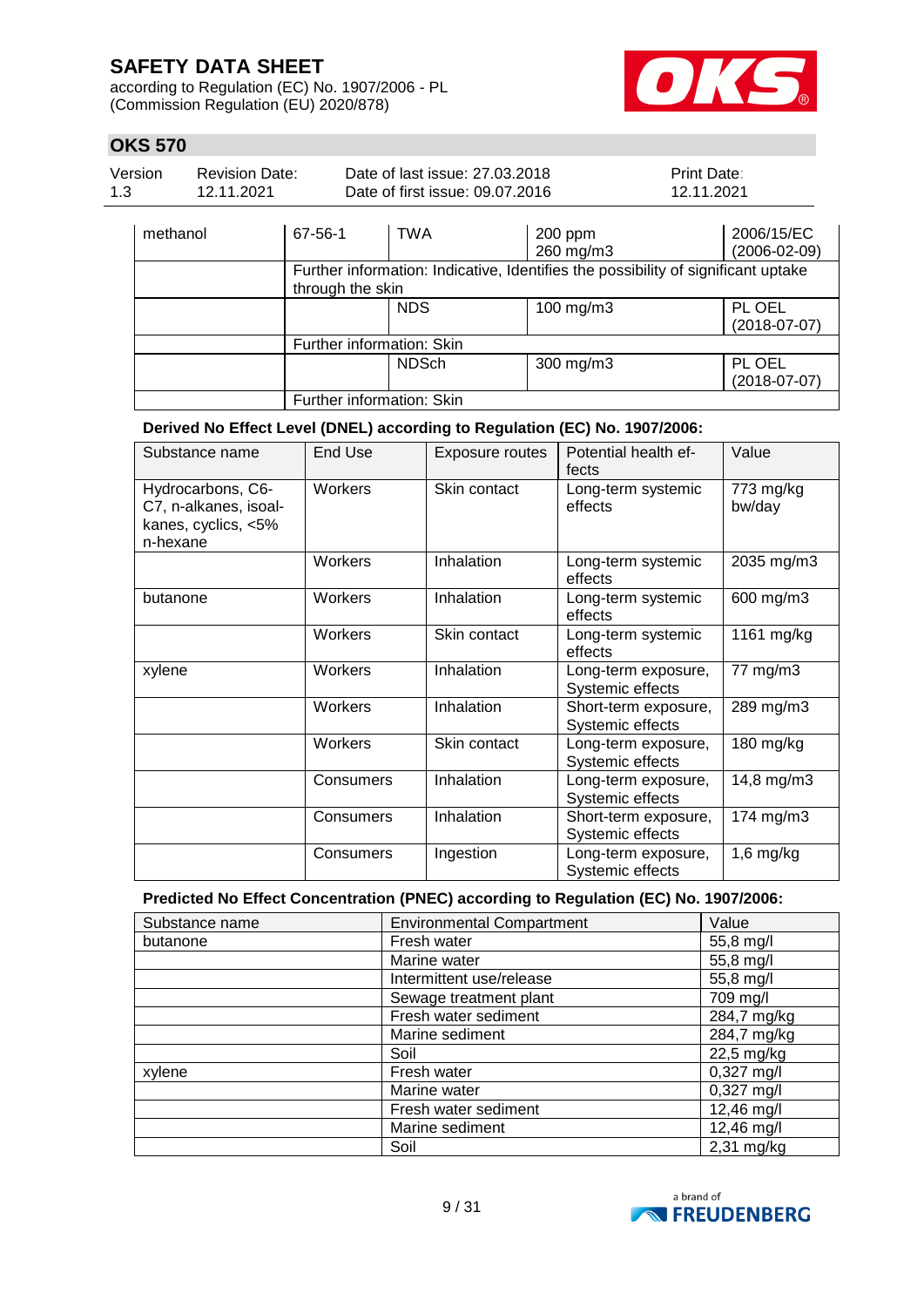according to Regulation (EC) No. 1907/2006 - PL (Commission Regulation (EU) 2020/878)



# **OKS 570**

| Version | <b>Revision Date:</b> | Date of last issue: 27,03,2018  | <b>Print Date:</b> |
|---------|-----------------------|---------------------------------|--------------------|
| 1.3     | 12.11.2021            | Date of first issue: 09.07.2016 | 12.11.2021         |

### **8.2 Exposure controls**

### **Engineering measures**

Use only in an area equipped with explosion proof exhaust ventilation. Handle only in a place equipped with local exhaust (or other appropriate exhaust).

| Personal protective equipment                                         |                                                                                                                                                                                                                                                                                                                                             |
|-----------------------------------------------------------------------|---------------------------------------------------------------------------------------------------------------------------------------------------------------------------------------------------------------------------------------------------------------------------------------------------------------------------------------------|
| Eye protection<br>t.                                                  | Safety glasses with side-shields                                                                                                                                                                                                                                                                                                            |
| Hand protection<br>Material<br>Break through time<br>Protective index | Fluorinated rubber<br>$> 10$ min<br>Class 1                                                                                                                                                                                                                                                                                                 |
| <b>Remarks</b>                                                        | Wear protective gloves. The break through time depends<br>amongst other things on the material, the thickness and the<br>type of glove and therefore has to be measured for each<br>case.<br>The selected protective gloves have to satisfy the specifica-<br>tions of Regulation (EU) 2016/425 and the standard EN 374<br>derived from it. |
| Respiratory protection                                                | : Use respiratory protection unless adequate local exhaust<br>ventilation is provided or exposure assessment demonstrates<br>that exposures are within recommended exposure guidelines.                                                                                                                                                     |
| Filter type                                                           | Type $A(A)$                                                                                                                                                                                                                                                                                                                                 |
| Protective measures                                                   | The type of protective equipment must be selected according<br>to the concentration and amount of the dangerous substance<br>at the specific workplace.<br>Choose body protection in relation to its type, to the concen-<br>tration and amount of dangerous substances, and to the spe-<br>cific work-place.                               |

### **SECTION 9: Physical and chemical properties**

### **9.1 Information on basic physical and chemical properties**

| Physical state  |    | liquid            |
|-----------------|----|-------------------|
| Colour          | t. | white             |
| Odour           |    | solvent-like      |
| Odour Threshold |    | No data available |
|                 |    |                   |

Melting point/range : No data available

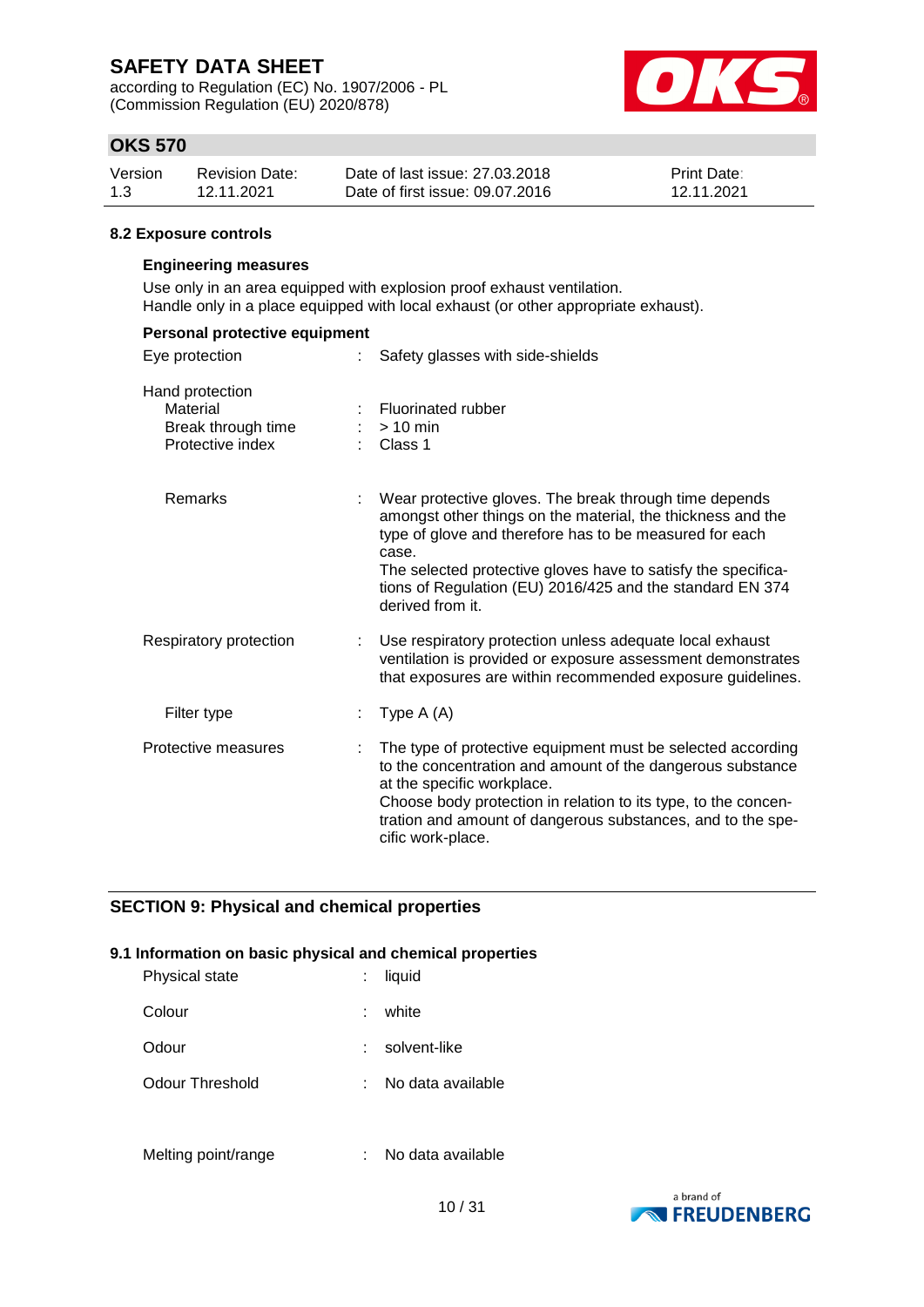according to Regulation (EC) No. 1907/2006 - PL (Commission Regulation (EU) 2020/878)



# **OKS 570**

| Version<br>1.3 |                     | <b>Revision Date:</b><br>12.11.2021                             |                | Date of last issue: 27.03.2018<br>Date of first issue: 09.07.2016    | <b>Print Date:</b><br>12.11.2021 |
|----------------|---------------------|-----------------------------------------------------------------|----------------|----------------------------------------------------------------------|----------------------------------|
|                |                     |                                                                 |                |                                                                      |                                  |
|                |                     | Boiling point/boiling range                                     |                | : 71,5 °C (1.013 hPa)                                                |                                  |
|                |                     | Flammability (solid, gas)                                       | ÷.             | Not applicable                                                       |                                  |
|                |                     | Upper explosion limit / Upper : 11,5 %(V)<br>flammability limit |                |                                                                      |                                  |
|                |                     | Lower explosion limit / Lower : 1,0 %(V)<br>flammability limit  |                |                                                                      |                                  |
|                | Flash point         |                                                                 |                | $-19,00 °C$<br>Method: DIN 51755, closed cup                         |                                  |
|                |                     | Auto-ignition temperature                                       |                | : No data available                                                  |                                  |
|                | ture                | Decomposition temperature<br>Decomposition tempera-             | ÷.             | No data available                                                    |                                  |
|                | pH                  |                                                                 |                | Not applicable<br>substance/mixture is non-polar/aprotic             |                                  |
|                | Viscosity           |                                                                 |                |                                                                      |                                  |
|                |                     | Viscosity, dynamic                                              |                | : No data available                                                  |                                  |
|                |                     | Viscosity, kinematic                                            | ÷              | $< 6.9$ mm2/s (40 °C)                                                |                                  |
|                |                     | Solubility(ies)<br>Water solubility                             | $\mathbb{Z}^n$ | immiscible                                                           |                                  |
|                |                     | Solubility in other solvents :                                  |                | No data available                                                    |                                  |
|                |                     | Partition coefficient: n-<br>octanol/water                      |                | : No data available                                                  |                                  |
|                |                     | Vapour pressure                                                 |                | : 21,1 hPa (20 $^{\circ}$ C)                                         |                                  |
|                |                     | Relative density                                                |                | 0,83(20 °C)<br>Reference substance: Water<br>The value is calculated |                                  |
|                | Density             |                                                                 | ÷              | 0,83 g/cm3<br>(20 °C)                                                |                                  |
|                | <b>Bulk density</b> |                                                                 |                | No data available                                                    |                                  |
|                |                     | Relative vapour density                                         |                | : No data available                                                  |                                  |

### **9.2 Other information**

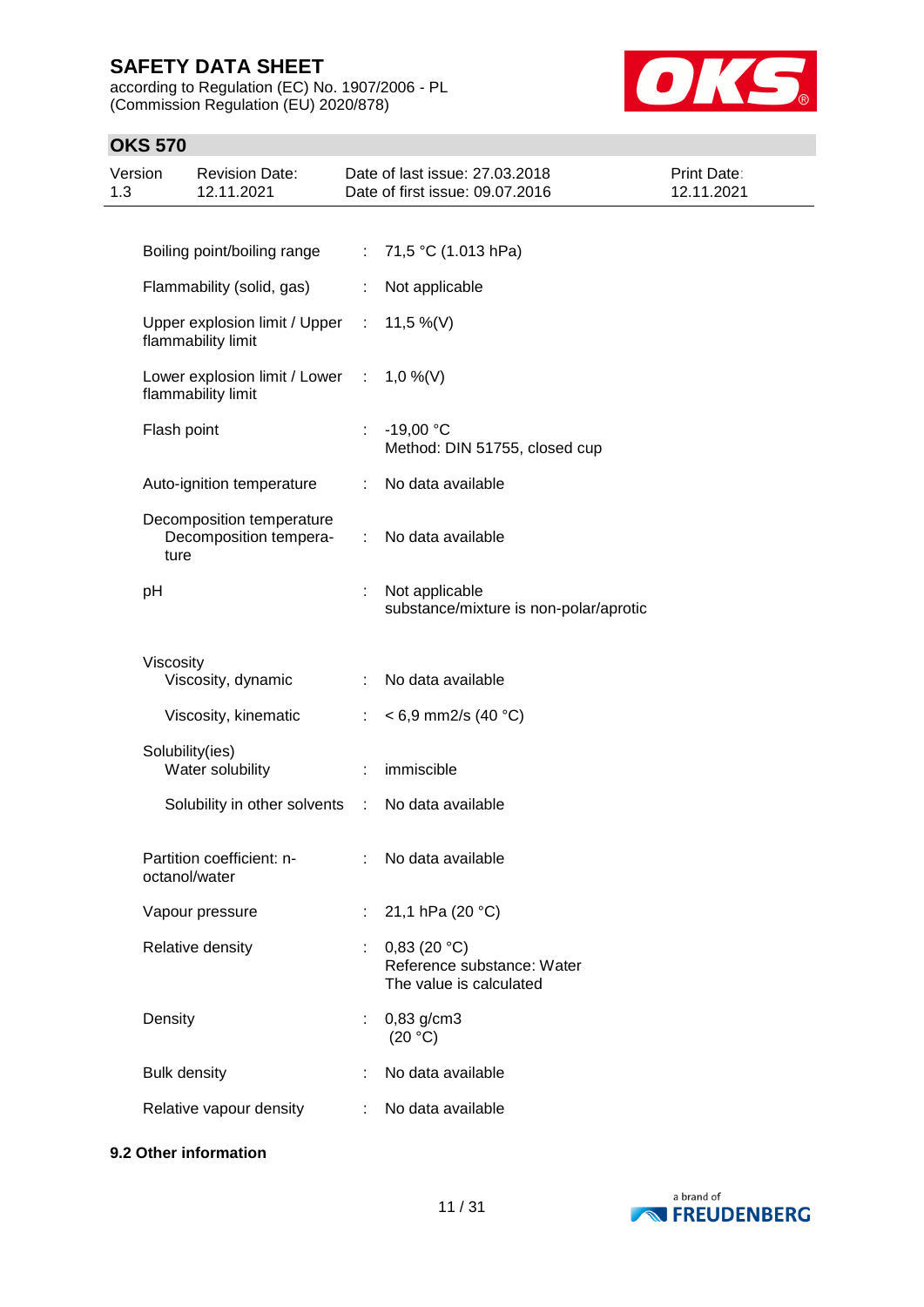according to Regulation (EC) No. 1907/2006 - PL (Commission Regulation (EU) 2020/878)



# **OKS 570**

| Version<br>1.3 | <b>Revision Date:</b><br>12.11.2021 |    | Date of last issue: 27,03,2018<br>Date of first issue: 09.07.2016 | <b>Print Date:</b><br>12.11.2021 |
|----------------|-------------------------------------|----|-------------------------------------------------------------------|----------------------------------|
|                | <b>Explosives</b>                   | ÷  | Not explosive                                                     |                                  |
|                | Oxidizing properties                |    | No data available                                                 |                                  |
|                | Self-ignition                       | ÷. | No data available                                                 |                                  |
|                | Evaporation rate                    | ÷. | No data available                                                 |                                  |
|                | Sublimation point                   | ÷  | No data available                                                 |                                  |

### **SECTION 10: Stability and reactivity**

### **10.1 Reactivity**

No hazards to be specially mentioned.

### **10.2 Chemical stability**

Stable under normal conditions.

### **10.3 Possibility of hazardous reactions**

| Hazardous reactions |  | No dangerous reaction known under conditions of normal use. |
|---------------------|--|-------------------------------------------------------------|
|---------------------|--|-------------------------------------------------------------|

### **10.4 Conditions to avoid**

| Conditions to avoid | Heat, flames and sparks.               |
|---------------------|----------------------------------------|
|                     | Strong sunlight for prolonged periods. |

### **10.5 Incompatible materials**

**Acute toxicity**

Materials to avoid : Oxidizing agents

### **10.6 Hazardous decomposition products**

No decomposition if stored and applied as directed.

### **SECTION 11: Toxicological information**

### **11.1 Information on toxicological effects**

| <b>Product:</b>           |                                                                        |
|---------------------------|------------------------------------------------------------------------|
| Acute oral toxicity       | Acute toxicity estimate: $> 2.000$ mg/kg<br>Method: Calculation method |
|                           | Remarks: Effects due to ingestion may include:                         |
|                           | Symptoms: Central nervous system depression                            |
| Acute inhalation toxicity | Acute toxicity estimate: $> 20$ mg/l<br>Exposure time: 4 h             |

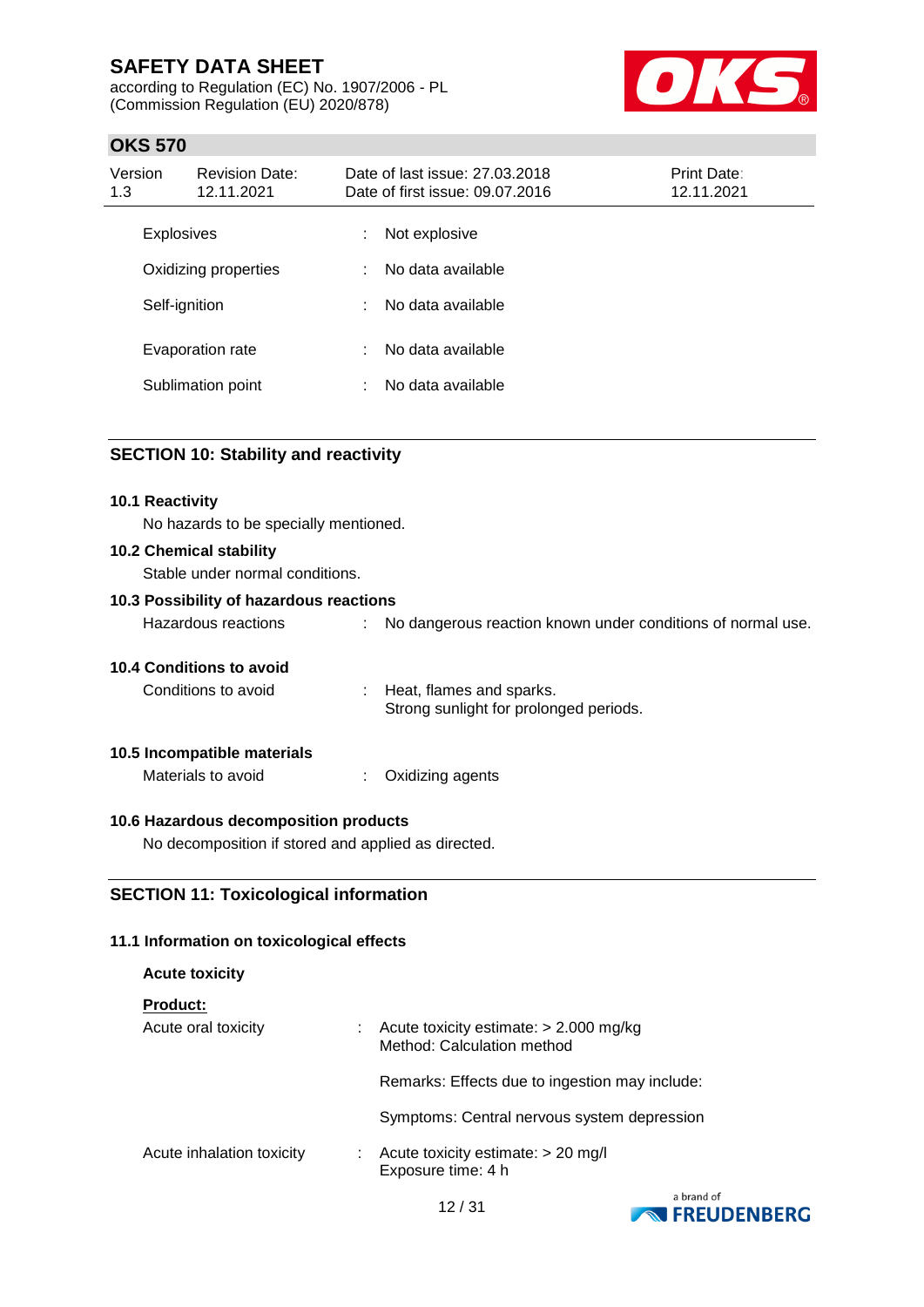according to Regulation (EC) No. 1907/2006 - PL (Commission Regulation (EU) 2020/878)



| Version<br>1.3 |           | <b>Revision Date:</b><br>12.11.2021 |                       | Date of last issue: 27.03.2018<br>Date of first issue: 09.07.2016                                                                                          | Print Date:<br>12.11.2021 |
|----------------|-----------|-------------------------------------|-----------------------|------------------------------------------------------------------------------------------------------------------------------------------------------------|---------------------------|
|                |           |                                     |                       | Test atmosphere: vapour<br>Method: Calculation method                                                                                                      |                           |
|                |           |                                     |                       | Remarks: Respiration of solvent vapour may cause dizziness.                                                                                                |                           |
|                |           |                                     |                       | Symptoms: Inhalation may provoke the following symptoms:,<br>Dizziness, Drowsiness, Vomiting, Fatigue, Vertigo, Central<br>nervous system depression       |                           |
|                |           | Acute dermal toxicity               | $\mathbb{Z}^{\times}$ | Acute toxicity estimate: $> 2.000$ mg/kg<br>Method: Calculation method                                                                                     |                           |
|                |           |                                     |                       | Symptoms: Redness, Local irritation                                                                                                                        |                           |
|                |           | <b>Components:</b>                  |                       |                                                                                                                                                            |                           |
|                |           |                                     |                       | Hydrocarbons, C6-C7, n-alkanes, isoalkanes, cyclics, <5% n-hexane:                                                                                         |                           |
|                |           | Acute oral toxicity                 |                       | : LD50 (Rat): $> 5.840$ mg/kg<br>Assessment: The substance or mixture has no acute oral tox-<br>icity                                                      |                           |
|                |           | Acute inhalation toxicity           |                       | : LC50 (Rat): $> 25,2$ mg/l<br>Exposure time: 4 h<br>Test atmosphere: vapour<br>Assessment: The substance or mixture has no acute inhala-<br>tion toxicity |                           |
|                |           | Acute dermal toxicity               |                       | : LD50 (Rat): $> 2,8$ g/kg<br>Assessment: The substance or mixture has no acute dermal<br>toxicity                                                         |                           |
|                | butanone: |                                     |                       |                                                                                                                                                            |                           |
|                |           | Acute oral toxicity                 |                       | LD50 (Rat): 2.193 mg/kg<br>Method: OECD Test Guideline 423<br>GLP: yes                                                                                     |                           |
|                |           | Acute inhalation toxicity           |                       | LC50 (Rat): 34 mg/l<br>Exposure time: 4 h<br>Test atmosphere: vapour                                                                                       |                           |
|                |           | Acute dermal toxicity               |                       | : LD50 (Rabbit): $> 5.000$ mg/kg<br>Method: OECD Test Guideline 402                                                                                        |                           |
|                | acetone:  |                                     |                       |                                                                                                                                                            |                           |
|                |           | Acute oral toxicity                 |                       | LD50 Oral (Rat): 5.800 mg/kg                                                                                                                               |                           |
|                |           | ethyl acetate:                      |                       |                                                                                                                                                            |                           |
|                |           | Acute oral toxicity                 |                       | LD50 (Rat): 5.620 mg/kg                                                                                                                                    |                           |
|                |           | Acute dermal toxicity               |                       | LD50 (Rabbit): > 20.000 mg/kg                                                                                                                              |                           |

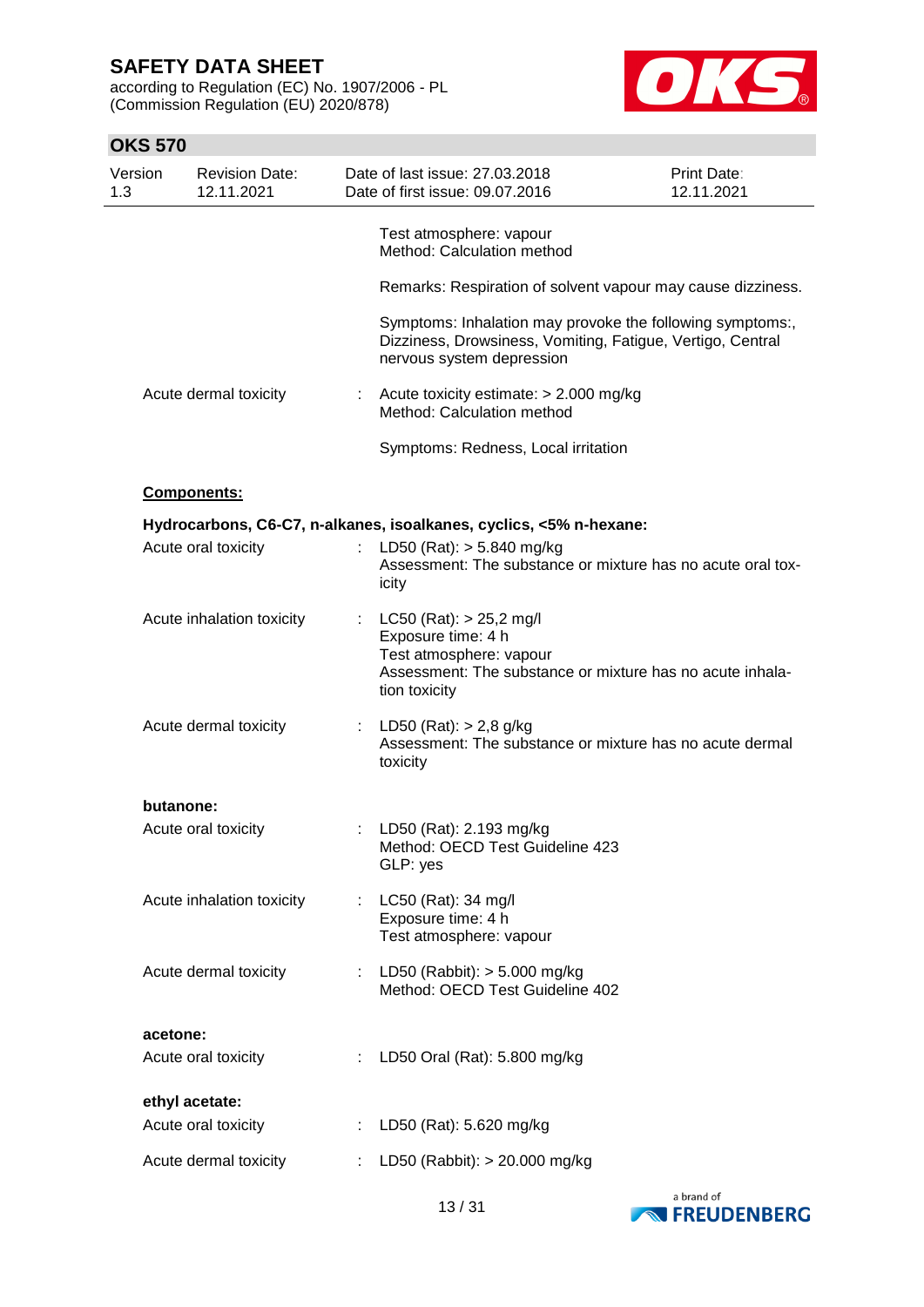according to Regulation (EC) No. 1907/2006 - PL (Commission Regulation (EU) 2020/878)



| Version<br>1.3 | <b>Revision Date:</b><br>12.11.2021 |    | Date of last issue: 27.03.2018<br>Date of first issue: 09.07.2016                                                     | <b>Print Date:</b><br>12.11.2021 |
|----------------|-------------------------------------|----|-----------------------------------------------------------------------------------------------------------------------|----------------------------------|
|                |                                     |    |                                                                                                                       |                                  |
| xylene:        |                                     |    |                                                                                                                       |                                  |
|                | Acute oral toxicity                 |    | LD50 (Rat): 4.300 mg/kg                                                                                               |                                  |
|                |                                     |    |                                                                                                                       |                                  |
|                | Acute inhalation toxicity           |    | Assessment: The component/mixture is moderately toxic after<br>short term inhalation.                                 |                                  |
|                | Acute dermal toxicity               |    | : Assessment: The component/mixture is moderately toxic after<br>single contact with skin.                            |                                  |
|                | methanol:                           |    |                                                                                                                       |                                  |
|                | Acute oral toxicity                 |    | Assessment: The component/mixture is toxic after single in-<br>gestion.                                               |                                  |
|                |                                     |    | Assessment: The substance or mixture is classified as specific<br>target organ toxicant, single exposure, category 1. |                                  |
|                | Acute inhalation toxicity           | t. | Assessment: The component/mixture is highly toxic after short<br>term inhalation.                                     |                                  |
|                |                                     |    | Assessment: The substance or mixture is classified as specific<br>target organ toxicant, single exposure, category 1. |                                  |
|                | Acute dermal toxicity               |    | : Assessment: The component/mixture is toxic after single con-<br>tact with skin.                                     |                                  |
|                |                                     |    | Assessment: The substance or mixture is classified as specific<br>target organ toxicant, single exposure, category 1. |                                  |
|                | <b>Skin corrosion/irritation</b>    |    |                                                                                                                       |                                  |
|                | <b>Product:</b>                     |    |                                                                                                                       |                                  |
|                | Remarks                             |    | Irritating to skin.                                                                                                   |                                  |
|                | <b>Components:</b>                  |    |                                                                                                                       |                                  |
|                |                                     |    | Hydrocarbons, C6-C7, n-alkanes, isoalkanes, cyclics, <5% n-hexane:                                                    |                                  |
| <b>Species</b> |                                     |    | Rabbit                                                                                                                |                                  |
|                | Assessment                          |    | Irritating to skin.                                                                                                   |                                  |
| Method         |                                     |    | : OECD Test Guideline 404<br>: Irritating to skin.                                                                    |                                  |
| Result         |                                     |    |                                                                                                                       |                                  |
|                | butanone:                           |    |                                                                                                                       |                                  |
| <b>Species</b> |                                     |    | Rabbit                                                                                                                |                                  |
|                | Assessment                          |    | : No skin irritation                                                                                                  |                                  |
| Method         |                                     |    | <b>OECD Test Guideline 404</b>                                                                                        |                                  |
| Result         |                                     |    | No skin irritation                                                                                                    |                                  |
| Result         |                                     |    | Repeated exposure may cause skin dryness or cracking.                                                                 |                                  |

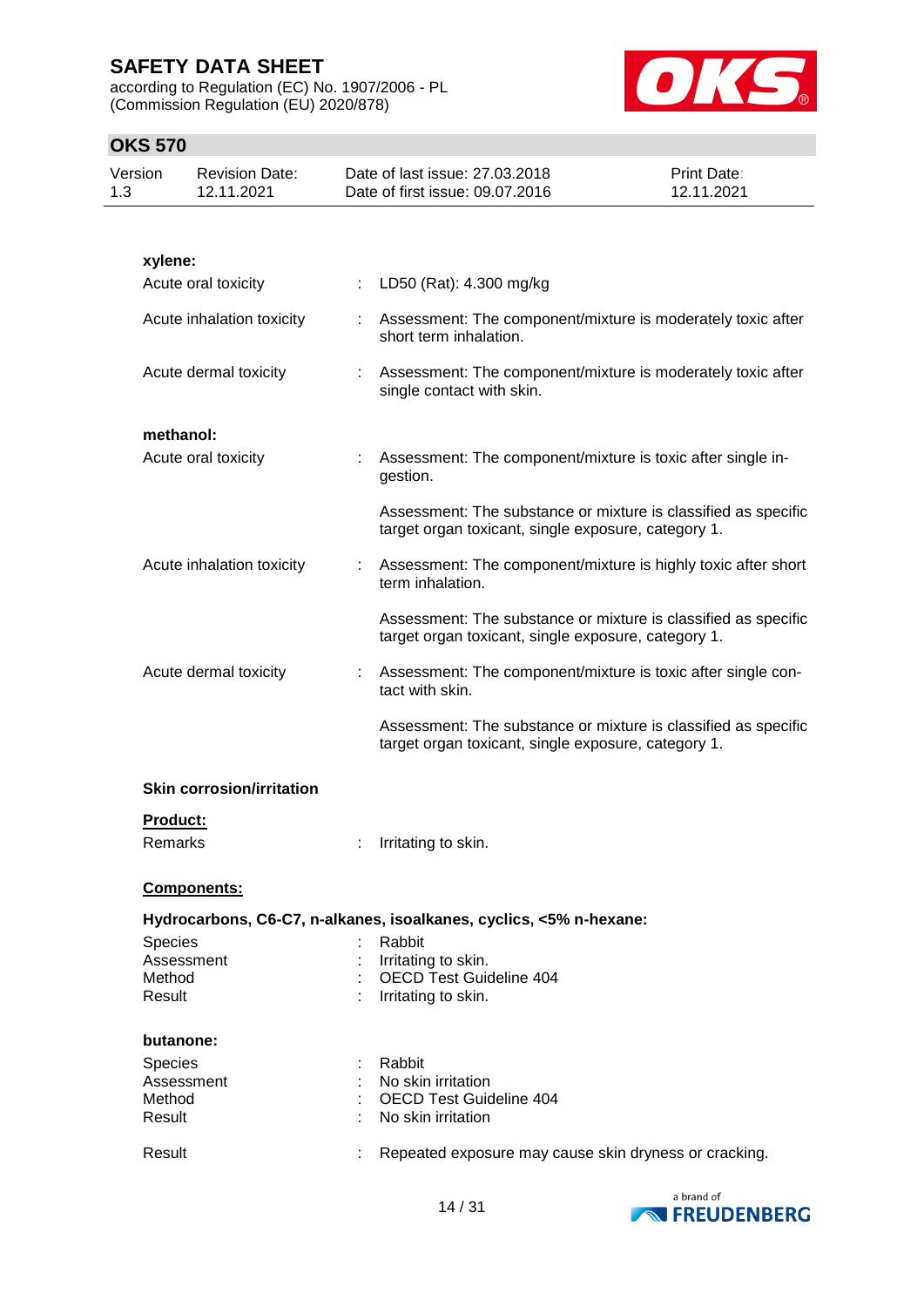according to Regulation (EC) No. 1907/2006 - PL (Commission Regulation (EU) 2020/878)



| Version<br>1.3  | <b>Revision Date:</b><br>12.11.2021 |   | Date of last issue: 27.03.2018<br>Date of first issue: 09.07.2016  | Print Date:<br>12.11.2021 |
|-----------------|-------------------------------------|---|--------------------------------------------------------------------|---------------------------|
| acetone:        |                                     |   |                                                                    |                           |
| Result          |                                     | ÷ | Repeated exposure may cause skin dryness or cracking.              |                           |
|                 | ethyl acetate:                      |   |                                                                    |                           |
| Species         |                                     | ÷ | Rabbit                                                             |                           |
| Result          |                                     |   | Mild skin irritation                                               |                           |
| Result          |                                     | t | Repeated exposure may cause skin dryness or cracking.              |                           |
| xylene:         |                                     |   |                                                                    |                           |
| Species         |                                     |   | Rabbit                                                             |                           |
|                 | Assessment                          |   | Irritating to skin.                                                |                           |
| Result          |                                     |   | Irritating to skin.                                                |                           |
|                 | Serious eye damage/eye irritation   |   |                                                                    |                           |
| <b>Product:</b> |                                     |   |                                                                    |                           |
| Remarks         |                                     |   | Irritating to eyes.                                                |                           |
|                 | Components:                         |   |                                                                    |                           |
|                 |                                     |   | Hydrocarbons, C6-C7, n-alkanes, isoalkanes, cyclics, <5% n-hexane: |                           |
| Species         |                                     |   | Rabbit                                                             |                           |
|                 | Assessment                          |   | No eye irritation                                                  |                           |
| Result          |                                     |   | No eye irritation                                                  |                           |
|                 | butanone:                           |   |                                                                    |                           |
| <b>Species</b>  |                                     |   | Rabbit                                                             |                           |
|                 | Assessment                          |   | Irritating to eyes.                                                |                           |
| Method          |                                     |   | <b>OECD Test Guideline 405</b>                                     |                           |
| Result          |                                     |   | Irritating to eyes.                                                |                           |
| acetone:        |                                     |   |                                                                    |                           |
| Species         |                                     |   | Rabbit                                                             |                           |
| Result          |                                     |   | Eye irritation                                                     |                           |
|                 | ethyl acetate:                      |   |                                                                    |                           |
|                 | Assessment                          |   | Irritating to eyes.                                                |                           |
| Result          |                                     |   | Irritating to eyes.                                                |                           |
| xylene:         |                                     |   |                                                                    |                           |
| Species         |                                     |   | Rabbit                                                             |                           |
|                 | Assessment                          |   | Irritating to eyes.                                                |                           |
| Result          |                                     |   | Irritating to eyes.                                                |                           |
|                 |                                     |   |                                                                    |                           |

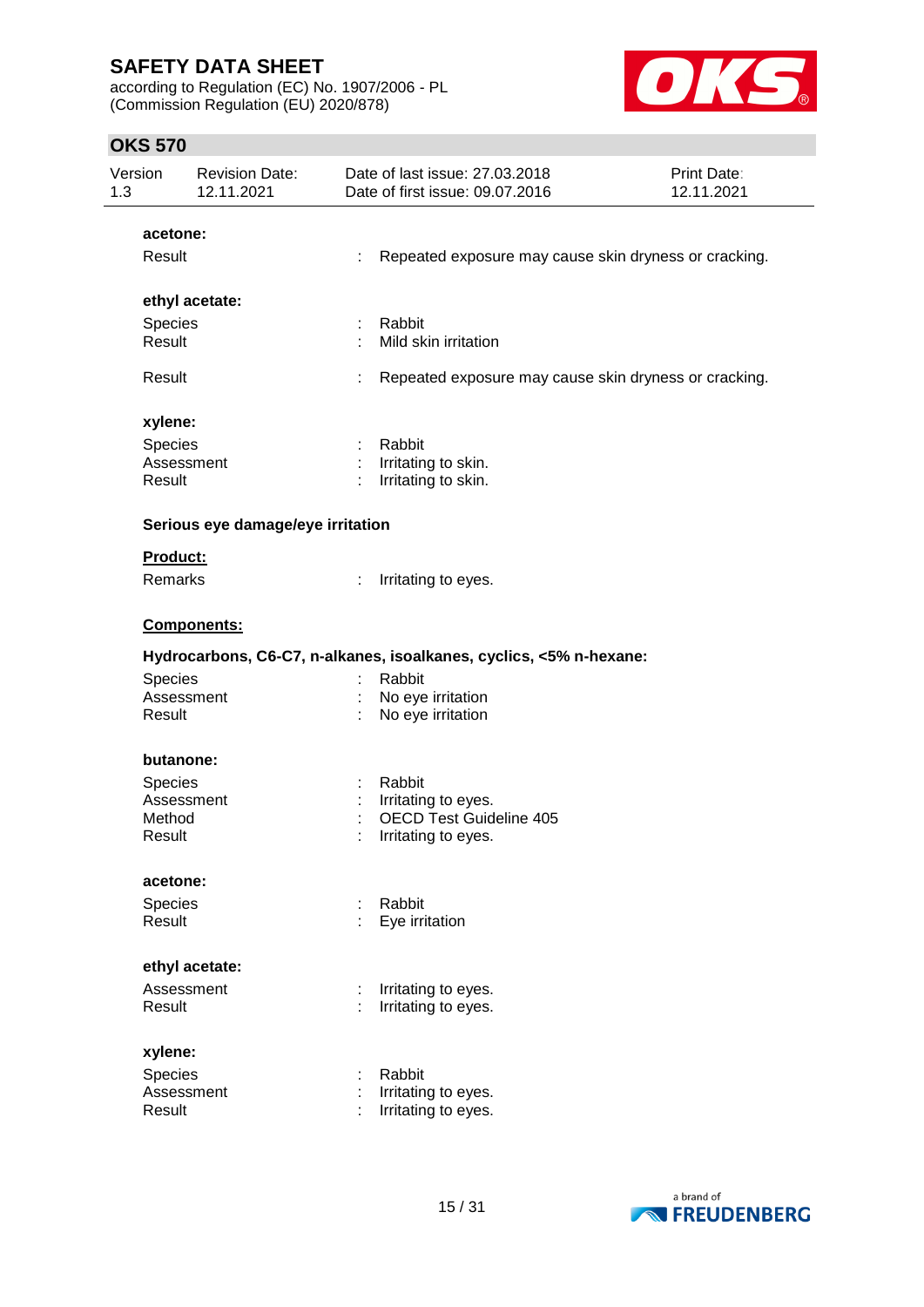according to Regulation (EC) No. 1907/2006 - PL (Commission Regulation (EU) 2020/878)



# **OKS 570**

| Version              | <b>Revision Date:</b><br>12.11.2021 | Date of last issue: 27,03,2018<br>Date of first issue: 09.07.2016                    | Print Date:<br>12.11.2021 |
|----------------------|-------------------------------------|--------------------------------------------------------------------------------------|---------------------------|
|                      | Respiratory or skin sensitisation   |                                                                                      |                           |
| <b>Product:</b>      |                                     |                                                                                      |                           |
| Remarks              |                                     | This information is not available.                                                   |                           |
|                      |                                     |                                                                                      |                           |
|                      | Components:                         |                                                                                      |                           |
|                      |                                     | Hydrocarbons, C6-C7, n-alkanes, isoalkanes, cyclics, <5% n-hexane:                   |                           |
| <b>Test Type</b>     |                                     | <b>Maximisation Test</b>                                                             |                           |
|                      | <b>Exposure routes</b>              | Dermal                                                                               |                           |
| Species              |                                     | Guinea pig                                                                           |                           |
|                      | Assessment                          | Does not cause skin sensitisation.                                                   |                           |
| Method<br>Result     |                                     | <b>OECD Test Guideline 406</b><br>Did not cause sensitisation on laboratory animals. |                           |
|                      |                                     |                                                                                      |                           |
| butanone:            |                                     |                                                                                      |                           |
| <b>Test Type</b>     |                                     | <b>Buehler Test</b>                                                                  |                           |
| Species              |                                     | Guinea pig                                                                           |                           |
|                      | Assessment                          | Does not cause skin sensitisation.                                                   |                           |
| Method               |                                     | <b>OECD Test Guideline 406</b>                                                       |                           |
| Result<br><b>GLP</b> |                                     | Does not cause skin sensitisation.<br>yes                                            |                           |
|                      |                                     |                                                                                      |                           |
|                      | ethyl acetate:                      |                                                                                      |                           |
| <b>Test Type</b>     |                                     | <b>Maximisation Test</b>                                                             |                           |
|                      | <b>Exposure routes</b>              | Dermal                                                                               |                           |
| <b>Species</b>       | Assessment                          | Guinea pig<br>Does not cause skin sensitisation.                                     |                           |
| Method               |                                     | <b>OECD Test Guideline 406</b>                                                       |                           |
| Result               |                                     | Does not cause skin sensitisation.                                                   |                           |
| xylene:              |                                     |                                                                                      |                           |
| <b>Species</b>       |                                     | Mouse                                                                                |                           |
|                      | Assessment                          | Did not cause sensitisation on laboratory animals.                                   |                           |
| Method               |                                     | <b>OECD Test Guideline 429</b>                                                       |                           |
| Result               |                                     | Did not cause sensitisation on laboratory animals.                                   |                           |
|                      | <b>Germ cell mutagenicity</b>       |                                                                                      |                           |
| Product:             |                                     |                                                                                      |                           |
|                      | Genotoxicity in vitro               | Remarks: No data available                                                           |                           |
|                      | Genotoxicity in vivo                | Remarks: No data available                                                           |                           |
|                      | Components:                         |                                                                                      |                           |
|                      |                                     | Hydrocarbons, C6-C7, n-alkanes, isoalkanes, cyclics, <5% n-hexane:                   |                           |

Genotoxicity in vitro : Test Type: Chromosome aberration test in vitro

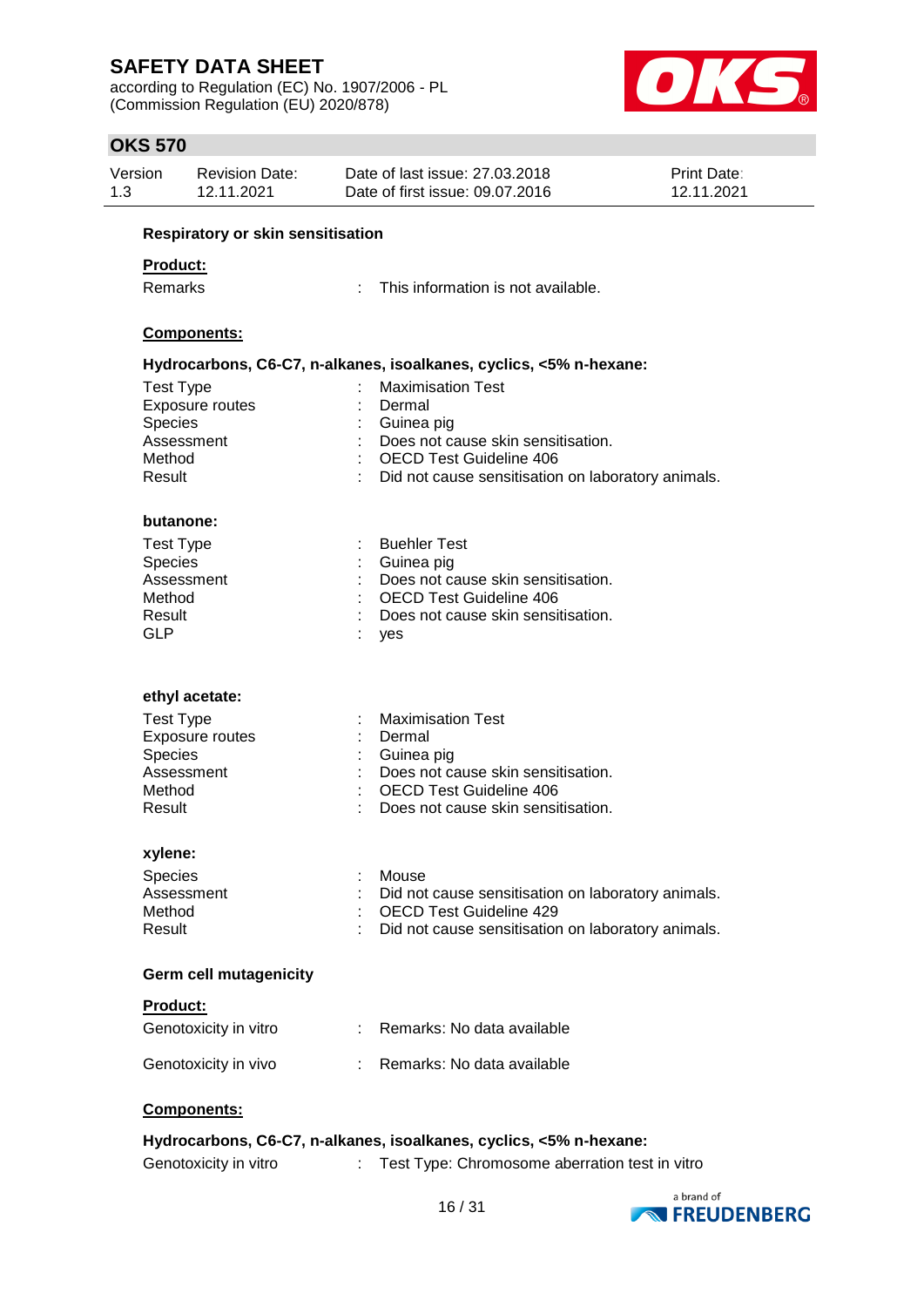according to Regulation (EC) No. 1907/2006 - PL (Commission Regulation (EU) 2020/878)



| Version<br>1.3 |                 | <b>Revision Date:</b><br>12.11.2021 |                | Date of last issue: 27.03.2018<br>Date of first issue: 09.07.2016                    | Print Date:<br>12.11.2021 |
|----------------|-----------------|-------------------------------------|----------------|--------------------------------------------------------------------------------------|---------------------------|
|                |                 |                                     |                | Test system: Rodent cell line<br>Method: OECD Test Guideline 473<br>Result: negative |                           |
|                | butanone:       |                                     |                |                                                                                      |                           |
|                | sessment        | Germ cell mutagenicity-As-          |                | Tests on bacterial or mammalian cell cultures did not show<br>mutagenic effects.     |                           |
|                | xylene:         |                                     |                |                                                                                      |                           |
|                | sessment        | Germ cell mutagenicity-As-          | ÷.             | Tests on bacterial or mammalian cell cultures did not show<br>mutagenic effects.     |                           |
|                |                 | Carcinogenicity                     |                |                                                                                      |                           |
|                | <b>Product:</b> |                                     |                |                                                                                      |                           |
|                | <b>Remarks</b>  |                                     |                | No data available                                                                    |                           |
|                |                 | Components:                         |                |                                                                                      |                           |
|                | butanone:       |                                     |                |                                                                                      |                           |
|                | ment            | Carcinogenicity - Assess-           | ÷.             | Not classifiable as a human carcinogen.                                              |                           |
|                | xylene:         |                                     |                |                                                                                      |                           |
|                | ment            | Carcinogenicity - Assess-           | $\mathbb{R}^n$ | Not classifiable as a human carcinogen.                                              |                           |
|                |                 | <b>Reproductive toxicity</b>        |                |                                                                                      |                           |
|                | <b>Product:</b> |                                     |                |                                                                                      |                           |
|                |                 | Effects on fertility                | ÷.             | Remarks: No data available                                                           |                           |
|                | ment            |                                     |                | Effects on foetal develop- : Remarks: No data available                              |                           |
|                |                 | Components:                         |                |                                                                                      |                           |
|                | butanone:       |                                     |                |                                                                                      |                           |
|                |                 | Reproductive toxicity - As-         | ÷.             | - Fertility -                                                                        |                           |
| sessment       |                 |                                     |                | No toxicity to reproduction<br>- Teratogenicity -                                    |                           |
|                |                 |                                     |                | No effects on or via lactation                                                       |                           |
|                | xylene:         |                                     |                |                                                                                      |                           |
|                |                 | Reproductive toxicity - As- :       |                | - Fertility -                                                                        |                           |
|                | sessment        |                                     |                | No toxicity to reproduction                                                          |                           |

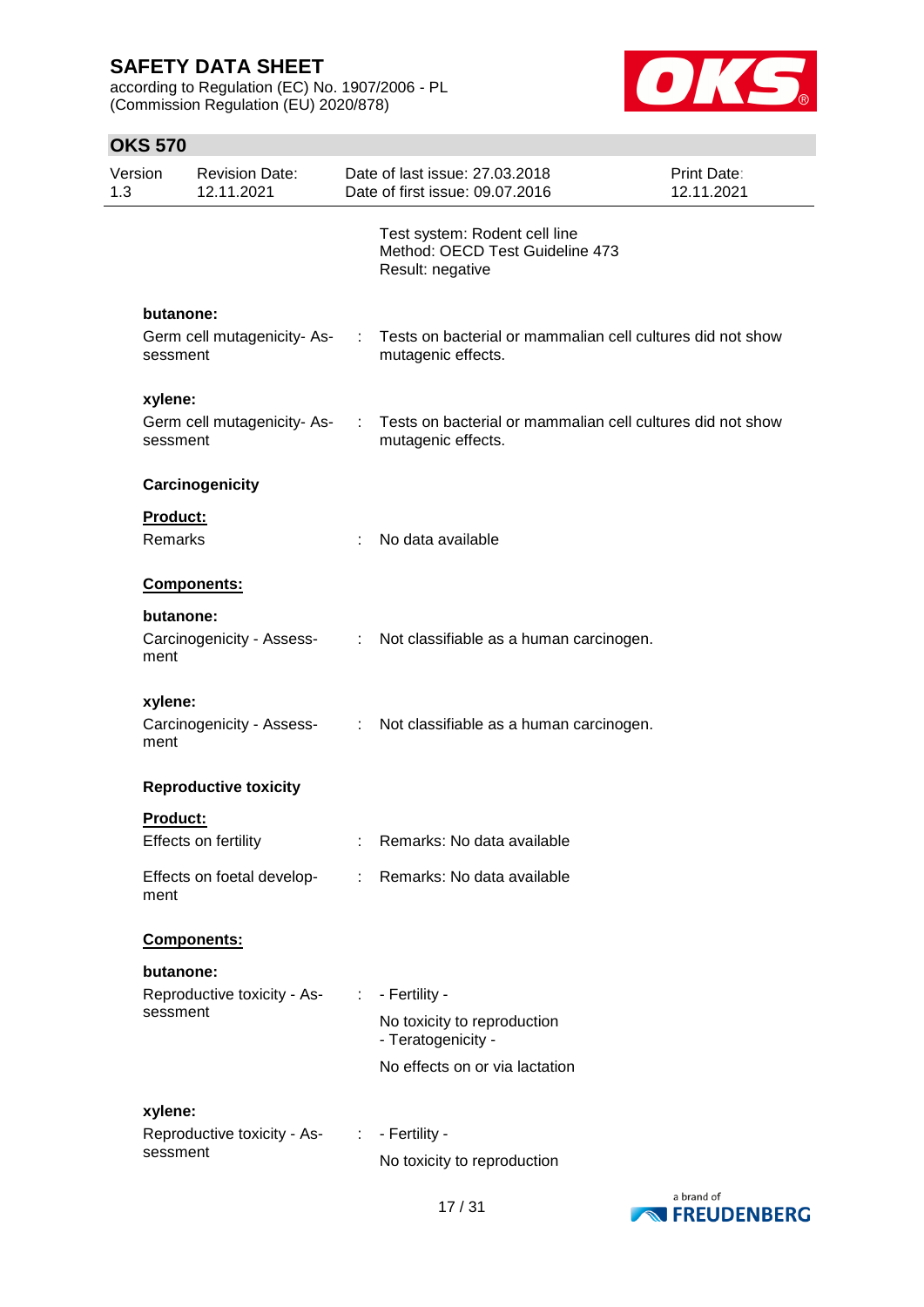according to Regulation (EC) No. 1907/2006 - PL (Commission Regulation (EU) 2020/878)



| <b>OKS 570</b>                                               |                                                                                                                                                                                                            |                                  |
|--------------------------------------------------------------|------------------------------------------------------------------------------------------------------------------------------------------------------------------------------------------------------------|----------------------------------|
| Version<br><b>Revision Date:</b><br>12.11.2021<br>1.3        | Date of last issue: 27.03.2018<br>Date of first issue: 09.07.2016                                                                                                                                          | <b>Print Date:</b><br>12.11.2021 |
|                                                              | - Teratogenicity -                                                                                                                                                                                         |                                  |
|                                                              | No toxicity to reproduction                                                                                                                                                                                |                                  |
| <b>STOT - single exposure</b>                                |                                                                                                                                                                                                            |                                  |
| Components:                                                  |                                                                                                                                                                                                            |                                  |
|                                                              | Hydrocarbons, C6-C7, n-alkanes, isoalkanes, cyclics, <5% n-hexane:                                                                                                                                         |                                  |
| Assessment                                                   | May cause drowsiness or dizziness.<br>÷.                                                                                                                                                                   |                                  |
| butanone:                                                    |                                                                                                                                                                                                            |                                  |
| <b>Exposure routes</b><br><b>Target Organs</b><br>Assessment | Inhalation<br>Respiratory system<br>The substance or mixture is classified as specific target organ<br>toxicant, single exposure, category 3 with narcotic effects.,<br>May cause drowsiness or dizziness. |                                  |
| acetone:                                                     |                                                                                                                                                                                                            |                                  |
| <b>Exposure routes</b><br>Assessment                         | Inhalation<br>May cause drowsiness or dizziness.                                                                                                                                                           |                                  |
| ethyl acetate:                                               |                                                                                                                                                                                                            |                                  |
| Exposure routes<br><b>Target Organs</b><br>Assessment        | Inhalation<br>Respiratory system<br>The substance or mixture is classified as specific target organ<br>toxicant, single exposure, category 3 with narcotic effects.                                        |                                  |
| xylene:                                                      |                                                                                                                                                                                                            |                                  |
| <b>Exposure routes</b><br><b>Target Organs</b><br>Assessment | Inhalation<br>Respiratory system<br>The substance or mixture is classified as specific target organ<br>toxicant, single exposure, category 3 with respiratory tract<br>irritation.                         |                                  |
| methanol:                                                    |                                                                                                                                                                                                            |                                  |
| <b>Exposure routes</b><br>Assessment                         | Ingestion<br>Causes damage to organs.                                                                                                                                                                      |                                  |
| Exposure routes<br>Assessment                                | Skin contact<br>Causes damage to organs.                                                                                                                                                                   |                                  |
| Exposure routes<br><b>Target Organs</b><br>Assessment        | inhalation (vapour)<br>Nervous system<br>Causes damage to organs.                                                                                                                                          |                                  |

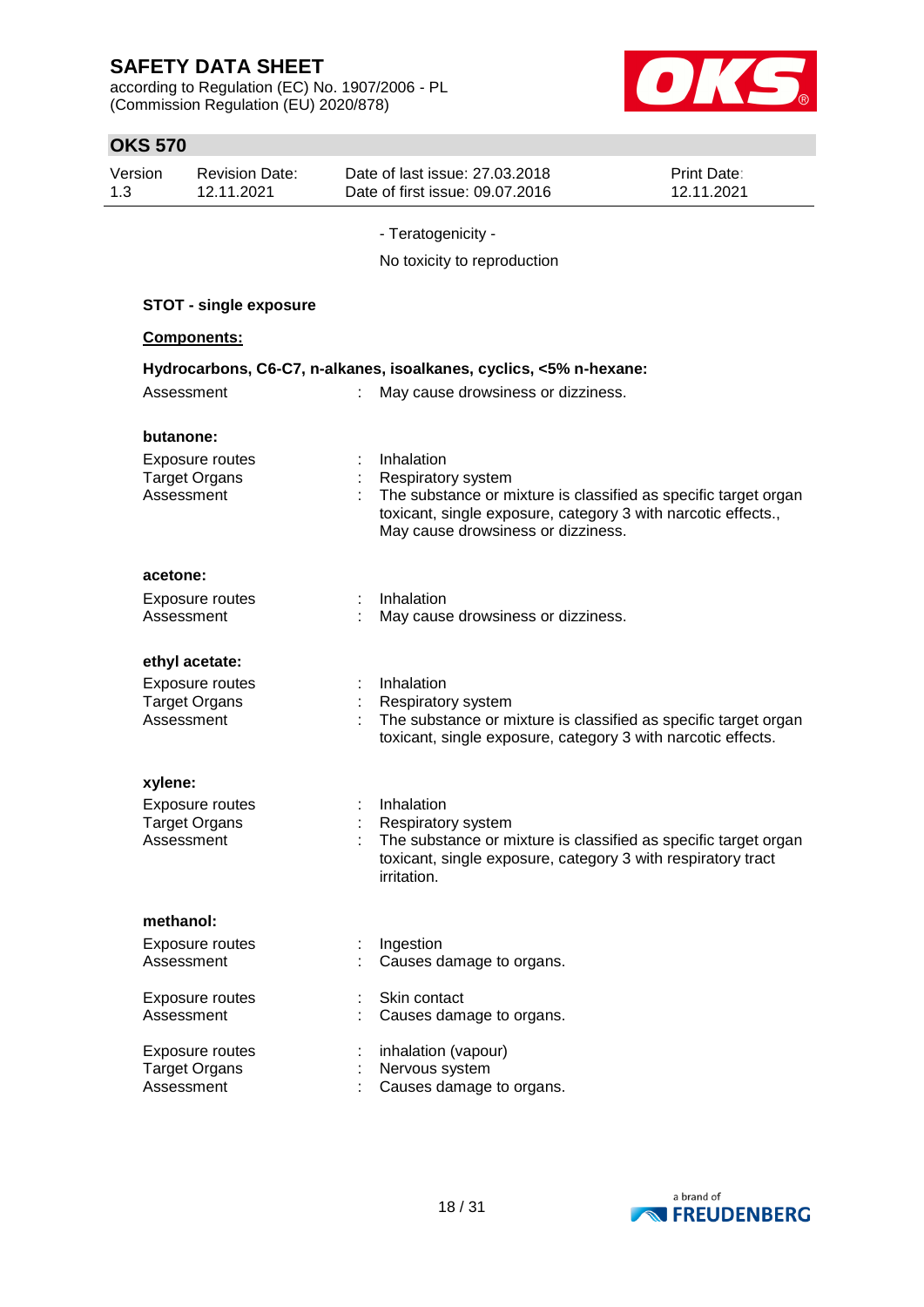according to Regulation (EC) No. 1907/2006 - PL (Commission Regulation (EU) 2020/878)



# **OKS 570**

| Version<br>Date of last issue: 27,03,2018<br><b>Print Date:</b><br><b>Revision Date:</b><br>Date of first issue: 09.07.2016<br>1.3<br>12.11.2021<br>12.11.2021 |  |
|----------------------------------------------------------------------------------------------------------------------------------------------------------------|--|
|----------------------------------------------------------------------------------------------------------------------------------------------------------------|--|

### **STOT - repeated exposure**

### **Components:**

| Hydrocarbons, C6-C7, n-alkanes, isoalkanes, cyclics, <5% n-hexane: |                             |                                                                                                                                                       |  |  |
|--------------------------------------------------------------------|-----------------------------|-------------------------------------------------------------------------------------------------------------------------------------------------------|--|--|
| Exposure routes<br>Assessment                                      | $\mathcal{L}^{\mathcal{L}}$ | inhalation (vapour)<br>No significant health effects observed in animals at concentra-<br>tions of 1 mg/l/6h/d or less.                               |  |  |
| butanone:                                                          |                             |                                                                                                                                                       |  |  |
| Assessment                                                         |                             | The substance or mixture is not classified as specific target<br>organ toxicant, repeated exposure.                                                   |  |  |
| ethyl acetate:                                                     |                             |                                                                                                                                                       |  |  |
| Assessment                                                         |                             | The substance or mixture is not classified as specific target<br>organ toxicant, repeated exposure.                                                   |  |  |
| xylene:                                                            |                             |                                                                                                                                                       |  |  |
| Exposure routes<br><b>Target Organs</b><br>Assessment              |                             | : Inhalation<br>Central nervous system<br>The substance or mixture is classified as specific target organ<br>toxicant, repeated exposure, category 2. |  |  |
| Exposure routes<br><b>Target Organs</b><br>Assessment              |                             | $:$ Ingestion<br>: Liver, Kidney<br>The substance or mixture is classified as specific target organ<br>toxicant, repeated exposure, category 2.       |  |  |

### **Repeated dose toxicity**

### **Product:**

Remarks : This information is not available.

### **Aspiration toxicity**

### **Product:**

May be fatal if swallowed and enters airways.

### **Components:**

**Hydrocarbons, C6-C7, n-alkanes, isoalkanes, cyclics, <5% n-hexane:**

May be fatal if swallowed and enters airways.

### **butanone:**

No aspiration toxicity classification

### **xylene:**

May be fatal if swallowed and enters airways.

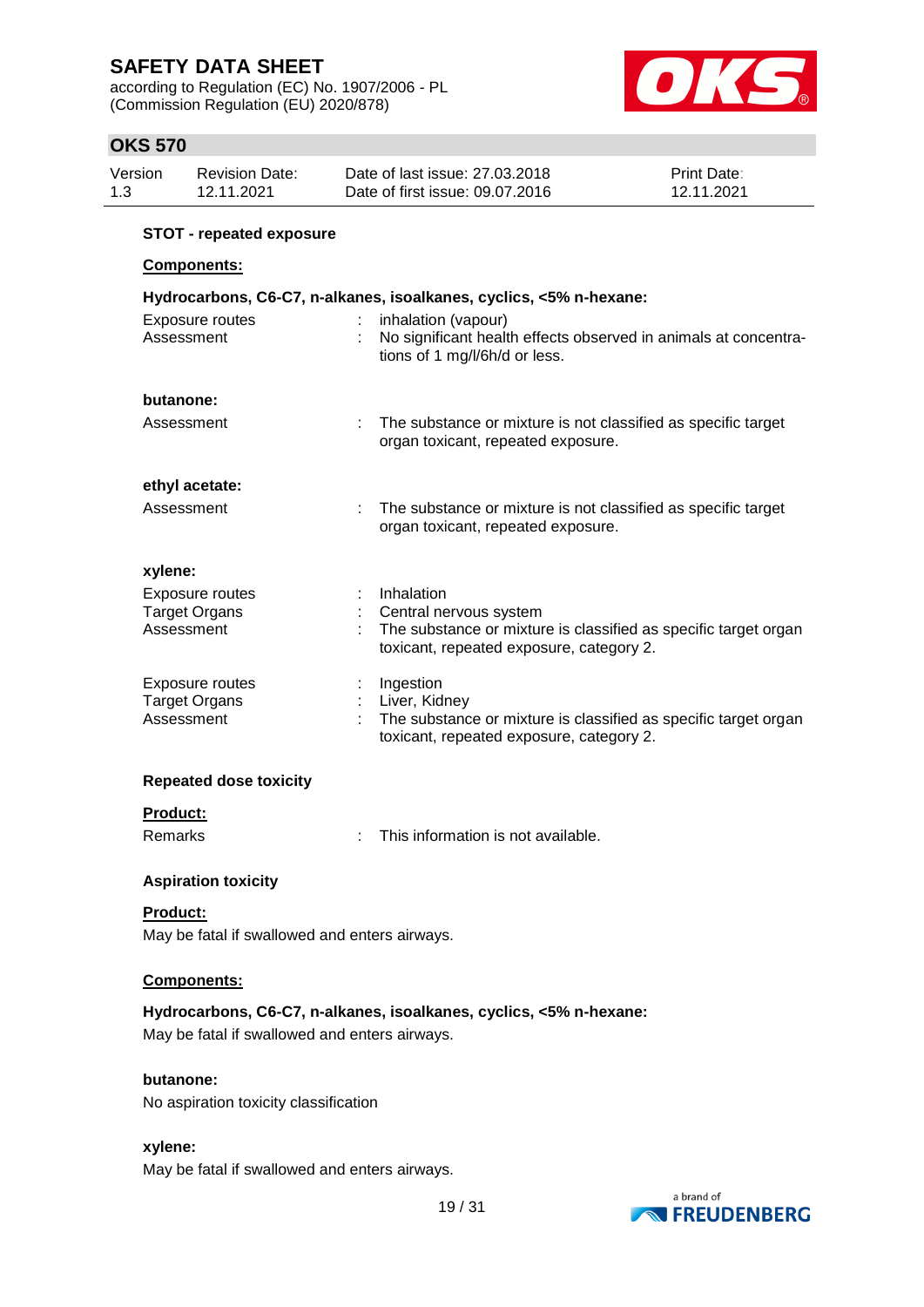according to Regulation (EC) No. 1907/2006 - PL (Commission Regulation (EU) 2020/878)



## **OKS 570**

| Version | Revision Date: | Date of last issue: 27,03,2018  | <b>Print Date:</b> |
|---------|----------------|---------------------------------|--------------------|
| 1.3     | 12.11.2021     | Date of first issue: 09.07.2016 | 12.11.2021         |

### **Further information**

### **Product:**

Remarks : Ingestion causes irritation of upper respiratory system and gastrointestinal disturbance.

### **SECTION 12: Ecological information**

### **12.1 Toxicity**

| <b>Product:</b>                                                                     |    |                                                                                                                                                 |
|-------------------------------------------------------------------------------------|----|-------------------------------------------------------------------------------------------------------------------------------------------------|
| Toxicity to fish                                                                    |    | Remarks: Toxic to aquatic organisms, may cause long-term<br>adverse effects in the aquatic environment.                                         |
| Toxicity to daphnia and other : Remarks: No data available<br>aquatic invertebrates |    |                                                                                                                                                 |
| Toxicity to algae/aquatic<br>plants                                                 |    | : Remarks: No data available                                                                                                                    |
| Toxicity to microorganisms                                                          |    | Remarks: No data available                                                                                                                      |
| Components:                                                                         |    |                                                                                                                                                 |
|                                                                                     |    | Hydrocarbons, C6-C7, n-alkanes, isoalkanes, cyclics, <5% n-hexane:                                                                              |
| Toxicity to fish                                                                    | t. | LC50 (Oncorhynchus mykiss (rainbow trout)): > 22 mg/l<br>Exposure time: 96 h<br>Method: OECD Test Guideline 203<br>GLP: yes                     |
| aquatic invertebrates                                                               |    | Toxicity to daphnia and other : EL50 (Daphnia magna (Water flea)): 3 mg/l<br>Exposure time: 48 h<br>Method: OECD Test Guideline 202<br>GLP: yes |
| Toxicity to algae/aquatic<br>plants                                                 |    | EbC50 (Pseudokirchneriella subcapitata (green algae)): 26<br>mg/l<br>Exposure time: 72 h<br>Method: OECD Test Guideline 201                     |
| <b>Ecotoxicology Assessment</b>                                                     |    |                                                                                                                                                 |
| Acute aquatic toxicity                                                              | ÷  | Toxic to aquatic life.                                                                                                                          |
| Chronic aquatic toxicity                                                            |    | Toxic to aquatic life with long lasting effects.                                                                                                |
| butanone:                                                                           |    |                                                                                                                                                 |

a brand of **NATIONAL PREUDENBERG**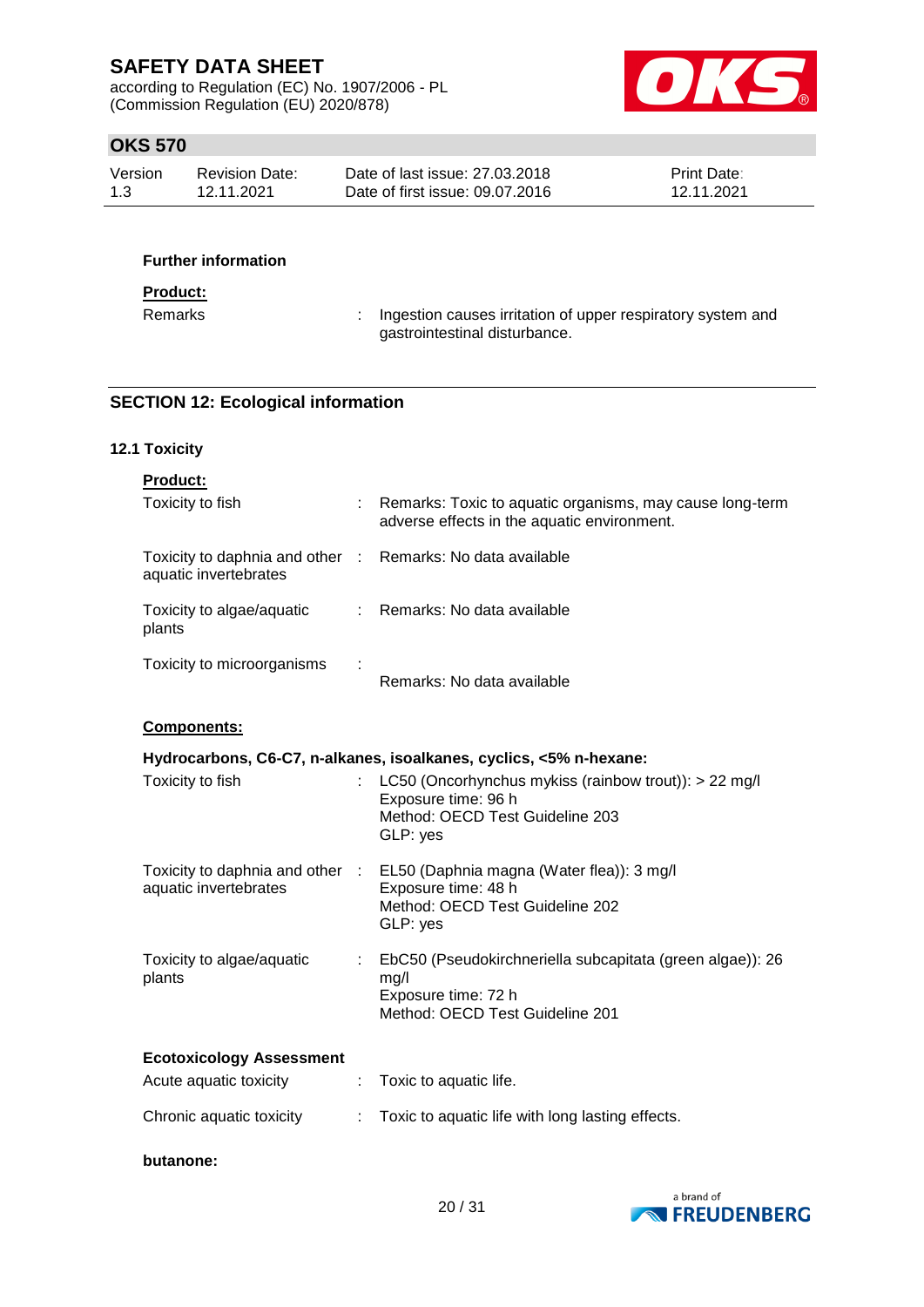according to Regulation (EC) No. 1907/2006 - PL (Commission Regulation (EU) 2020/878)



| Version<br>1.3 |         | <b>Revision Date:</b><br>12.11.2021                      |                           | Date of last issue: 27.03.2018<br>Date of first issue: 09.07.2016                                                                                                   | Print Date:<br>12.11.2021 |
|----------------|---------|----------------------------------------------------------|---------------------------|---------------------------------------------------------------------------------------------------------------------------------------------------------------------|---------------------------|
|                |         | Toxicity to fish                                         |                           | LC50 (Pimephales promelas (fathead minnow)): 2.993 mg/l<br>Exposure time: 96 h<br>Test Type: static test                                                            |                           |
|                |         | Toxicity to daphnia and other :<br>aquatic invertebrates |                           | EC50 (Daphnia magna (Water flea)): 308 mg/l<br>Exposure time: 48 h<br>Test Type: static test                                                                        |                           |
|                | plants  | Toxicity to algae/aquatic                                |                           | EC50 (Pseudokirchneriella subcapitata (green algae)): 1.972<br>mg/l<br>Exposure time: 72 h<br>Test Type: static test<br>Method: OECD Test Guideline 201<br>GLP: yes |                           |
|                |         | Toxicity to microorganisms                               | ÷.                        | EC50 (Pseudomonas putida): 1.150 mg/l<br>Exposure time: 16 h<br>Test Type: static test<br>Method: DIN 38 412 Part 8                                                 |                           |
|                |         | ethyl acetate:                                           |                           |                                                                                                                                                                     |                           |
|                |         | Toxicity to fish                                         | $\mathbb{R}^{\mathbb{Z}}$ | LC50 (Pimephales promelas (fathead minnow)): 212,5 mg/l<br>Exposure time: 96 h<br>Test Type: static test                                                            |                           |
|                |         | Toxicity to daphnia and other :<br>aquatic invertebrates |                           | EC50 (Daphnia magna (Water flea)): 154 mg/l<br>Exposure time: 48 h                                                                                                  |                           |
|                | plants  | Toxicity to algae/aquatic                                |                           | EC50 (Pseudokirchneriella subcapitata (green algae)): 2.500<br>mg/l<br>Exposure time: 96 h                                                                          |                           |
|                | xylene: |                                                          |                           |                                                                                                                                                                     |                           |
|                |         | Toxicity to fish                                         |                           | LC50 (Oncorhynchus mykiss (rainbow trout)): 2,6 mg/l<br>Exposure time: 96 h<br>Test Type: static test<br>Method: OECD Test Guideline 203                            |                           |
|                |         | Toxicity to daphnia and other :<br>aquatic invertebrates |                           | EC50 (Daphnia magna (Water flea)): 3,82 mg/l<br>Exposure time: 48 h<br>Test Type: flow-through test                                                                 |                           |
|                | plants  | Toxicity to algae/aquatic                                |                           | EC50 (Pseudokirchneriella subcapitata (green algae)): 2,2<br>mg/l<br>Exposure time: 72 h<br>Test Type: static test<br>Method: OECD Test Guideline 201<br>GLP: yes   |                           |
|                |         | Toxicity to microorganisms                               |                           | EC50 (activated sludge): > 157 mg/l<br>Exposure time: 3 h                                                                                                           |                           |

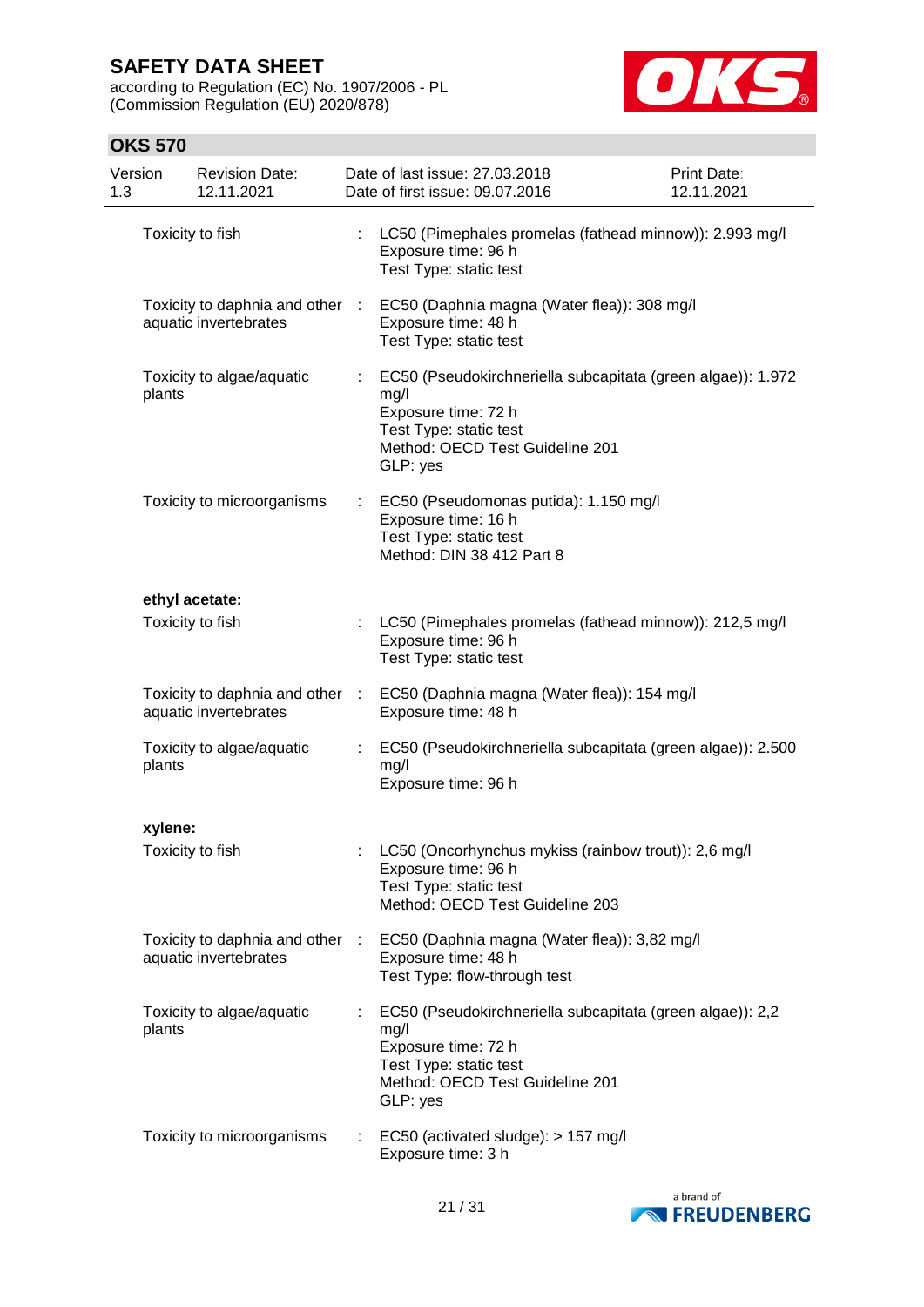according to Regulation (EC) No. 1907/2006 - PL (Commission Regulation (EU) 2020/878)



| Test Type: Respiration inhibition<br>Method: OECD Test Guideline 209<br>Toxicity to fish (Chronic tox-<br>$NOEC:$ > 1,3 mg/l<br>÷<br>Exposure time: 56 d<br>icity)<br>Species: Oncorhynchus mykiss (rainbow trout)<br>Test Type: flow-through test<br>Toxicity to daphnia and other :<br>EC50: 2,90 mg/l<br>Exposure time: 21 d<br>aquatic invertebrates (Chron-<br>Species: Daphnia magna (Water flea)<br>ic toxicity)<br>Test Type: static test<br>Method: OECD Test Guideline 211<br>GLP: yes<br>12.2 Persistence and degradability<br>Product:<br>Biodegradability<br>: Remarks: No data available<br>Physico-chemical removabil- : Remarks: No data available<br>ity<br><b>Components:</b><br>Hydrocarbons, C6-C7, n-alkanes, isoalkanes, cyclics, <5% n-hexane:<br>Biodegradability<br>Result: Readily biodegradable.<br>$\mathbb{R}^{\mathbb{Z}}$<br>butanone:<br>Biodegradability<br>Test Type: aerobic<br>÷<br>Inoculum: activated sludge<br>Result: rapidly biodegradable<br>Biodegradation: 98 %<br>Exposure time: 28 d<br>Method: OECD Test Guideline 301D<br>GLP: yes<br>acetone:<br>Result: rapidly biodegradable<br>Biodegradability<br>ethyl acetate:<br>Biodegradability<br>Result: rapidly biodegradable<br>xylene:<br>Biodegradability<br>Result: Readily biodegradable. | Version<br>1.3 | <b>Revision Date:</b><br>12.11.2021 | Date of last issue: 27.03.2018<br>Date of first issue: 09.07.2016 | <b>Print Date:</b><br>12.11.2021 |
|---------------------------------------------------------------------------------------------------------------------------------------------------------------------------------------------------------------------------------------------------------------------------------------------------------------------------------------------------------------------------------------------------------------------------------------------------------------------------------------------------------------------------------------------------------------------------------------------------------------------------------------------------------------------------------------------------------------------------------------------------------------------------------------------------------------------------------------------------------------------------------------------------------------------------------------------------------------------------------------------------------------------------------------------------------------------------------------------------------------------------------------------------------------------------------------------------------------------------------------------------------------------------------------------|----------------|-------------------------------------|-------------------------------------------------------------------|----------------------------------|
|                                                                                                                                                                                                                                                                                                                                                                                                                                                                                                                                                                                                                                                                                                                                                                                                                                                                                                                                                                                                                                                                                                                                                                                                                                                                                             |                |                                     |                                                                   |                                  |
|                                                                                                                                                                                                                                                                                                                                                                                                                                                                                                                                                                                                                                                                                                                                                                                                                                                                                                                                                                                                                                                                                                                                                                                                                                                                                             |                |                                     |                                                                   |                                  |
|                                                                                                                                                                                                                                                                                                                                                                                                                                                                                                                                                                                                                                                                                                                                                                                                                                                                                                                                                                                                                                                                                                                                                                                                                                                                                             |                |                                     |                                                                   |                                  |
|                                                                                                                                                                                                                                                                                                                                                                                                                                                                                                                                                                                                                                                                                                                                                                                                                                                                                                                                                                                                                                                                                                                                                                                                                                                                                             |                |                                     |                                                                   |                                  |
|                                                                                                                                                                                                                                                                                                                                                                                                                                                                                                                                                                                                                                                                                                                                                                                                                                                                                                                                                                                                                                                                                                                                                                                                                                                                                             |                |                                     |                                                                   |                                  |
|                                                                                                                                                                                                                                                                                                                                                                                                                                                                                                                                                                                                                                                                                                                                                                                                                                                                                                                                                                                                                                                                                                                                                                                                                                                                                             |                |                                     |                                                                   |                                  |
|                                                                                                                                                                                                                                                                                                                                                                                                                                                                                                                                                                                                                                                                                                                                                                                                                                                                                                                                                                                                                                                                                                                                                                                                                                                                                             |                |                                     |                                                                   |                                  |
|                                                                                                                                                                                                                                                                                                                                                                                                                                                                                                                                                                                                                                                                                                                                                                                                                                                                                                                                                                                                                                                                                                                                                                                                                                                                                             |                |                                     |                                                                   |                                  |
|                                                                                                                                                                                                                                                                                                                                                                                                                                                                                                                                                                                                                                                                                                                                                                                                                                                                                                                                                                                                                                                                                                                                                                                                                                                                                             |                |                                     |                                                                   |                                  |
|                                                                                                                                                                                                                                                                                                                                                                                                                                                                                                                                                                                                                                                                                                                                                                                                                                                                                                                                                                                                                                                                                                                                                                                                                                                                                             |                |                                     |                                                                   |                                  |
|                                                                                                                                                                                                                                                                                                                                                                                                                                                                                                                                                                                                                                                                                                                                                                                                                                                                                                                                                                                                                                                                                                                                                                                                                                                                                             |                |                                     |                                                                   |                                  |
|                                                                                                                                                                                                                                                                                                                                                                                                                                                                                                                                                                                                                                                                                                                                                                                                                                                                                                                                                                                                                                                                                                                                                                                                                                                                                             |                |                                     |                                                                   |                                  |
|                                                                                                                                                                                                                                                                                                                                                                                                                                                                                                                                                                                                                                                                                                                                                                                                                                                                                                                                                                                                                                                                                                                                                                                                                                                                                             |                |                                     |                                                                   |                                  |
|                                                                                                                                                                                                                                                                                                                                                                                                                                                                                                                                                                                                                                                                                                                                                                                                                                                                                                                                                                                                                                                                                                                                                                                                                                                                                             |                |                                     |                                                                   |                                  |
|                                                                                                                                                                                                                                                                                                                                                                                                                                                                                                                                                                                                                                                                                                                                                                                                                                                                                                                                                                                                                                                                                                                                                                                                                                                                                             |                |                                     |                                                                   |                                  |
|                                                                                                                                                                                                                                                                                                                                                                                                                                                                                                                                                                                                                                                                                                                                                                                                                                                                                                                                                                                                                                                                                                                                                                                                                                                                                             |                |                                     |                                                                   |                                  |
|                                                                                                                                                                                                                                                                                                                                                                                                                                                                                                                                                                                                                                                                                                                                                                                                                                                                                                                                                                                                                                                                                                                                                                                                                                                                                             |                |                                     |                                                                   |                                  |
|                                                                                                                                                                                                                                                                                                                                                                                                                                                                                                                                                                                                                                                                                                                                                                                                                                                                                                                                                                                                                                                                                                                                                                                                                                                                                             |                |                                     |                                                                   |                                  |

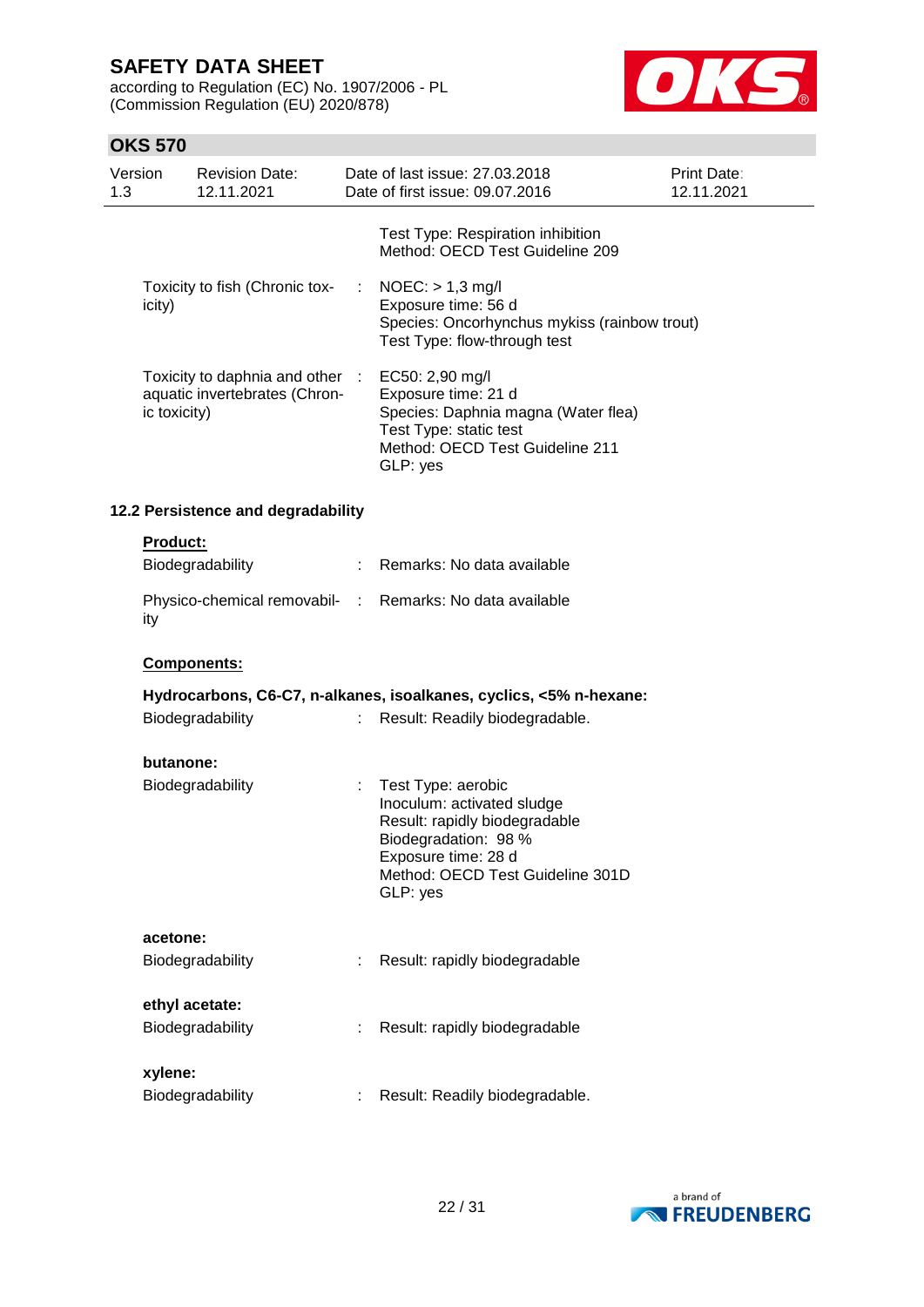according to Regulation (EC) No. 1907/2006 - PL (Commission Regulation (EU) 2020/878)



|     | ט <i>ו</i> ט טוו |                                                    |   |                                                                                                                                                                                                                         |                                  |
|-----|------------------|----------------------------------------------------|---|-------------------------------------------------------------------------------------------------------------------------------------------------------------------------------------------------------------------------|----------------------------------|
| 1.3 | Version          | <b>Revision Date:</b><br>12.11.2021                |   | Date of last issue: 27.03.2018<br>Date of first issue: 09.07.2016                                                                                                                                                       | <b>Print Date:</b><br>12.11.2021 |
|     |                  | 12.3 Bioaccumulative potential                     |   |                                                                                                                                                                                                                         |                                  |
|     | Product:         |                                                    |   |                                                                                                                                                                                                                         |                                  |
|     |                  | Bioaccumulation                                    |   | Remarks: This mixture contains no substance considered to<br>be persistent, bioaccumulating and toxic (PBT).<br>This mixture contains no substance considered to be very<br>persistent and very bioaccumulating (vPvB). |                                  |
|     |                  | Components:                                        |   |                                                                                                                                                                                                                         |                                  |
|     | butanone:        |                                                    |   |                                                                                                                                                                                                                         |                                  |
|     |                  | <b>Bioaccumulation</b>                             |   | Remarks: Due to the distribution coefficient n-octanol/water,<br>accumulation in organisms is not expected.                                                                                                             |                                  |
|     |                  | Partition coefficient: n-<br>octanol/water         | ÷ | log Pow: 0,3 (40 °C)<br>Method: OECD Test Guideline 117<br>GLP: yes                                                                                                                                                     |                                  |
|     | acetone:         |                                                    |   |                                                                                                                                                                                                                         |                                  |
|     |                  | <b>Bioaccumulation</b>                             |   | Remarks: Does not bioaccumulate.                                                                                                                                                                                        |                                  |
|     |                  | Partition coefficient: n-<br>octanol/water         | t | log Pow: 0,2                                                                                                                                                                                                            |                                  |
|     |                  | ethyl acetate:                                     |   |                                                                                                                                                                                                                         |                                  |
|     |                  | Partition coefficient: n-<br>octanol/water         | ÷ | log Pow: 0,68 (25 °C)                                                                                                                                                                                                   |                                  |
|     | xylene:          |                                                    |   |                                                                                                                                                                                                                         |                                  |
|     |                  | Bioaccumulation                                    | t | Bioconcentration factor (BCF): 25,9                                                                                                                                                                                     |                                  |
|     |                  | Partition coefficient: n-<br>octanol/water         |   | log Pow: 2,77 - 3,15                                                                                                                                                                                                    |                                  |
|     |                  | 12.4 Mobility in soil                              |   |                                                                                                                                                                                                                         |                                  |
|     | Product:         |                                                    |   |                                                                                                                                                                                                                         |                                  |
|     | Mobility         |                                                    |   | Remarks: No data available                                                                                                                                                                                              |                                  |
|     |                  | Distribution among environ-<br>mental compartments |   | Remarks: No data available                                                                                                                                                                                              |                                  |
|     |                  | 12.5 Results of PBT and vPvB assessment            |   |                                                                                                                                                                                                                         |                                  |
|     | Product:         |                                                    |   |                                                                                                                                                                                                                         |                                  |

| Assessment | : This substance/mixture contains no components considered<br>to be either persistent, bioaccumulative and toxic (PBT), or<br>very persistent and very bioaccumulative (vPvB) at levels of<br>$0.1\%$ or higher |
|------------|-----------------------------------------------------------------------------------------------------------------------------------------------------------------------------------------------------------------|
|            |                                                                                                                                                                                                                 |

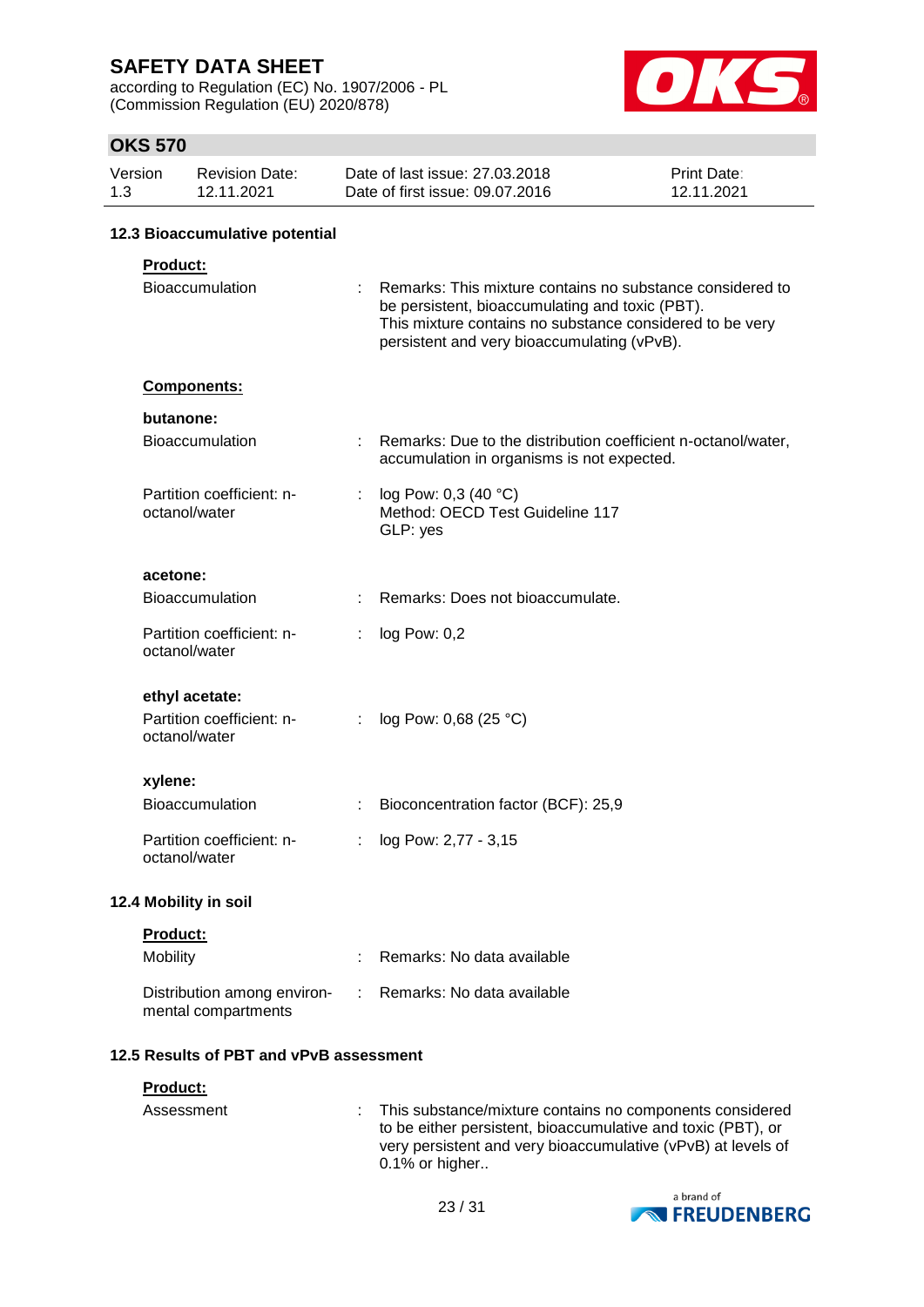according to Regulation (EC) No. 1907/2006 - PL (Commission Regulation (EU) 2020/878)



# **OKS 570**

| UNJ 37 U       |                                          |                                                                                                                                                                                                                                                                           |                           |
|----------------|------------------------------------------|---------------------------------------------------------------------------------------------------------------------------------------------------------------------------------------------------------------------------------------------------------------------------|---------------------------|
| Version<br>1.3 | <b>Revision Date:</b><br>12.11.2021      | Date of last issue: 27,03,2018<br>Date of first issue: 09.07.2016                                                                                                                                                                                                         | Print Date:<br>12.11.2021 |
|                |                                          |                                                                                                                                                                                                                                                                           |                           |
|                | Components:                              |                                                                                                                                                                                                                                                                           |                           |
|                | butanone:                                |                                                                                                                                                                                                                                                                           |                           |
|                | Assessment                               | Non-classified PBT substance. Non-classified vPvB sub-<br>stance.                                                                                                                                                                                                         |                           |
| xylene:        |                                          |                                                                                                                                                                                                                                                                           |                           |
|                | Assessment                               | Non-classified PBT substance. Non-classified vPvB sub-<br>stance.                                                                                                                                                                                                         |                           |
|                | 12.6 Endocrine disrupting properties     |                                                                                                                                                                                                                                                                           |                           |
|                | <b>Product:</b>                          |                                                                                                                                                                                                                                                                           |                           |
|                | Assessment                               | The substance/mixture does not contain components consid-<br>ered to have endocrine disrupting properties according to<br>REACH Article 57(f) or Commission Delegated regulation<br>(EU) 2017/2100 or Commission Regulation (EU) 2018/605 at<br>levels of 0.1% or higher. |                           |
|                | 12.7 Other adverse effects               |                                                                                                                                                                                                                                                                           |                           |
| mation         | Product:<br>Additional ecological infor- | Toxic to aquatic life with long lasting effects.                                                                                                                                                                                                                          |                           |

# **SECTION 13: Disposal considerations**

| 13.1 Waste treatment methods |                                                                                                                                                                                                                    |
|------------------------------|--------------------------------------------------------------------------------------------------------------------------------------------------------------------------------------------------------------------|
| Product<br>÷                 | The product should not be allowed to enter drains, water<br>courses or the soil.<br>Do not dispose of with domestic refuse.<br>Dispose of as hazardous waste in compliance with local and<br>national regulations. |
|                              | Waste codes should be assigned by the user based on the<br>application for which the product was used.                                                                                                             |
| Contaminated packaging<br>÷  | Packaging that is not properly emptied must be disposed of as<br>the unused product.<br>Dispose of waste product or used containers according to<br>local regulations.                                             |
|                              | The following Waste Codes are only suggestions:                                                                                                                                                                    |
| Waste Code                   | used product, unused product<br>08 01 11*, waste paint and varnish containing organic sol-<br>vents or other hazardous substances                                                                                  |

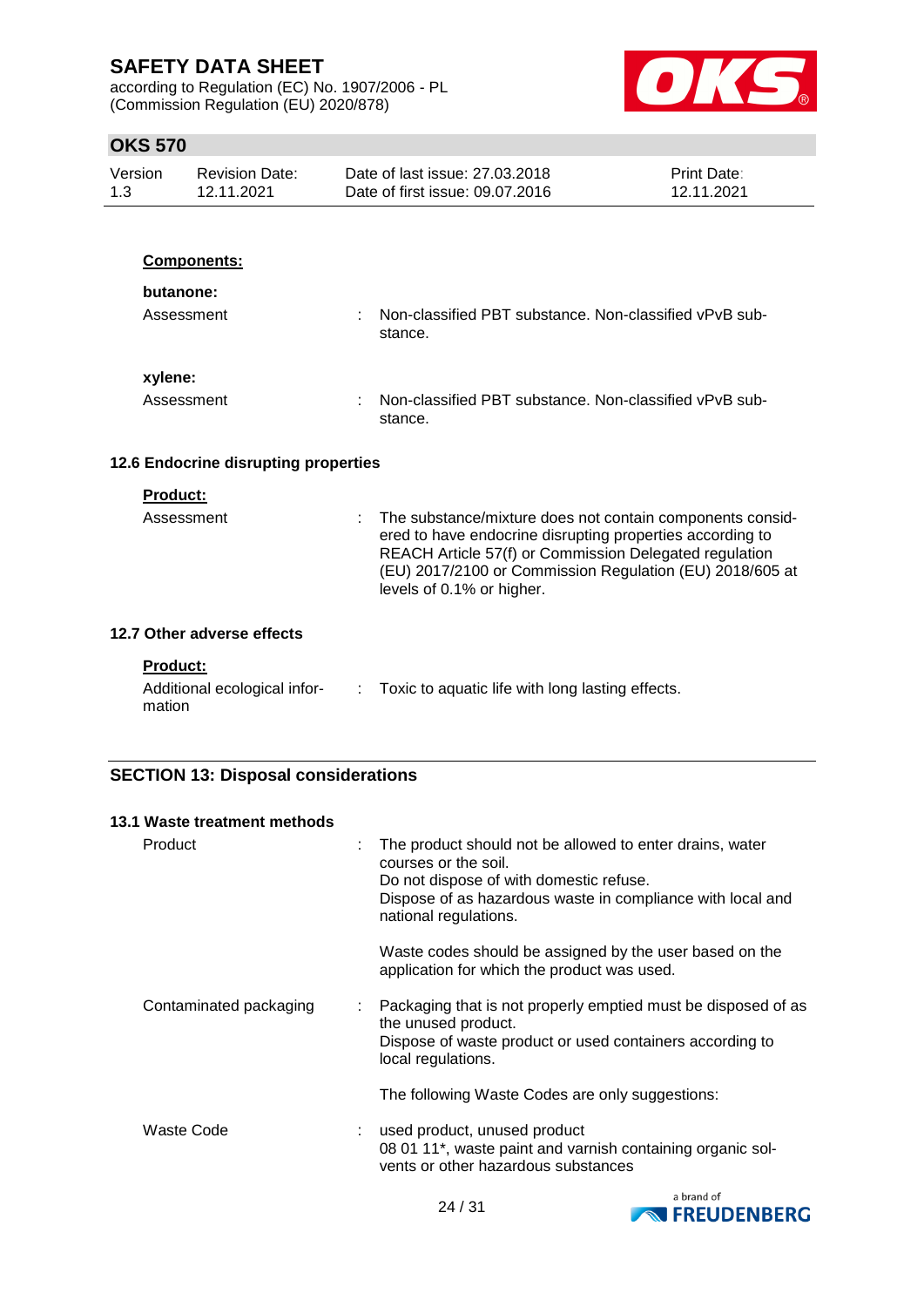according to Regulation (EC) No. 1907/2006 - PL (Commission Regulation (EU) 2020/878)



# **OKS 570**

| Version | <b>Revision Date:</b> | Date of last issue: 27,03,2018  | <b>Print Date:</b> |
|---------|-----------------------|---------------------------------|--------------------|
| 1.3     | 12.11.2021            | Date of first issue: 09.07.2016 | 12.11.2021         |

uncleaned packagings 15 01 10, packaging containing residues of or contaminated by hazardous substances

### **SECTION 14: Transport information**

### **14.1 UN number or ID number**

| <b>ADN</b>                                                                                                                            |    | <b>UN 1263</b>                                            |
|---------------------------------------------------------------------------------------------------------------------------------------|----|-----------------------------------------------------------|
| <b>ADR</b>                                                                                                                            |    | <b>UN 1263</b>                                            |
| <b>RID</b>                                                                                                                            |    | <b>UN 1263</b>                                            |
| <b>IMDG</b>                                                                                                                           |    | <b>UN 1263</b>                                            |
| <b>IATA</b>                                                                                                                           | ÷  | <b>UN 1263</b>                                            |
| 14.2 UN proper shipping name                                                                                                          |    |                                                           |
| <b>ADN</b>                                                                                                                            | ÷  | <b>PAINT</b>                                              |
| <b>ADR</b>                                                                                                                            | ÷  | <b>PAINT</b>                                              |
| <b>RID</b>                                                                                                                            |    | <b>PAINT</b>                                              |
| <b>IMDG</b>                                                                                                                           | ÷  | <b>PAINT</b><br>(naphtha (petroleum), hydrotreated light) |
| <b>IATA</b>                                                                                                                           | ÷  | Paint                                                     |
| 14.3 Transport hazard class(es)                                                                                                       |    |                                                           |
| <b>ADN</b>                                                                                                                            | t  | 3                                                         |
| <b>ADR</b>                                                                                                                            | t. | 3                                                         |
| <b>RID</b>                                                                                                                            | ÷  | 3                                                         |
| <b>IMDG</b>                                                                                                                           | ÷  | 3                                                         |
| <b>IATA</b>                                                                                                                           | ÷  | 3                                                         |
| 14.4 Packing group                                                                                                                    |    |                                                           |
| <b>ADN</b><br>Packing group<br><b>Classification Code</b><br><b>Hazard Identification Number</b><br>Labels                            |    | $\mathbf{  }$<br>F <sub>1</sub><br>33<br>3                |
| <b>ADR</b><br>Packing group<br><b>Classification Code</b><br><b>Hazard Identification Number</b><br>Labels<br>Tunnel restriction code |    | $\mathbf{I}$<br>F <sub>1</sub><br>33<br>3<br>(D/E)        |



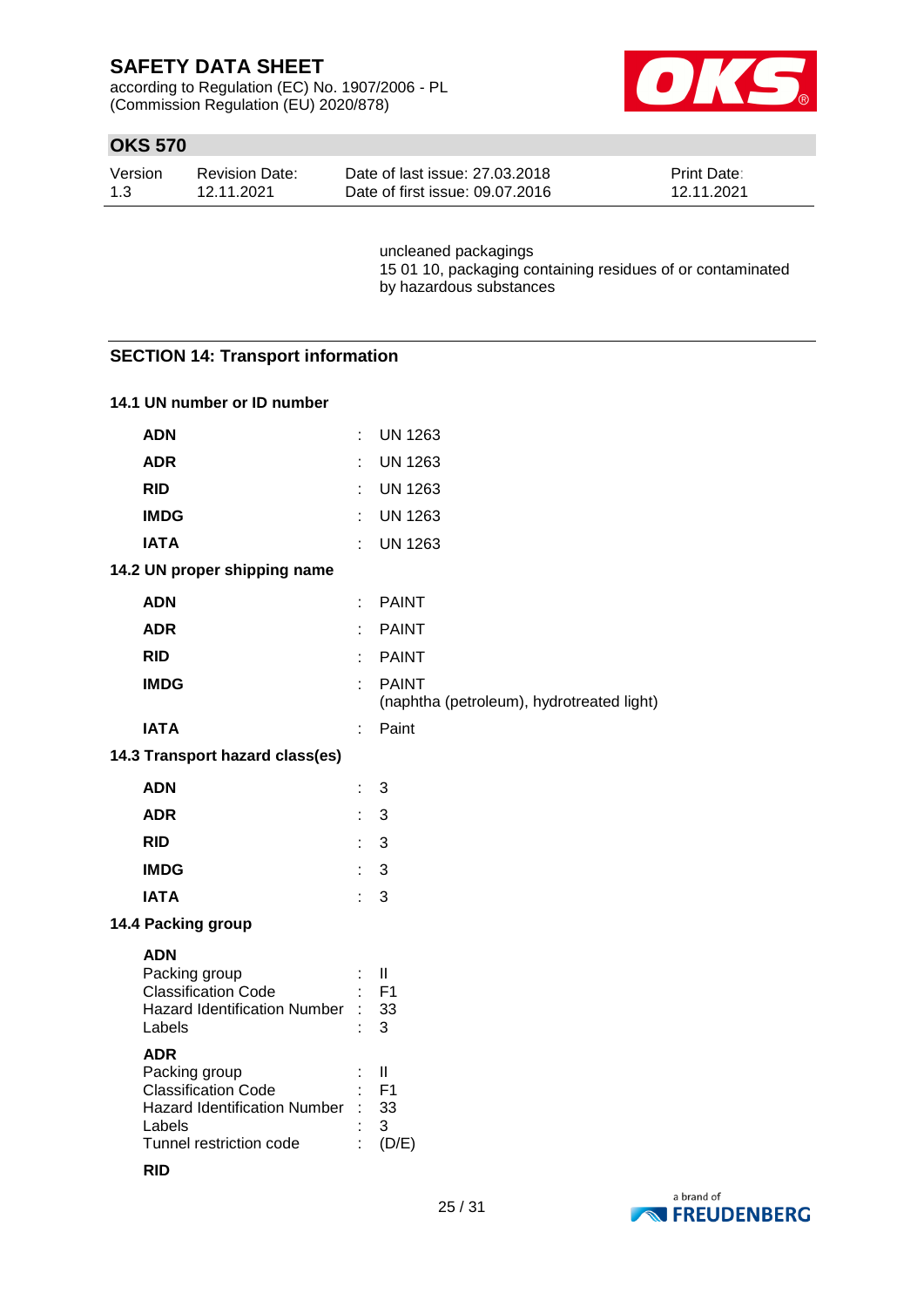according to Regulation (EC) No. 1907/2006 - PL (Commission Regulation (EU) 2020/878)



# **OKS 570**

| Version<br>1.3                                    |                                   | <b>Revision Date:</b><br>12.11.2021                                           |     | Date of last issue: 27.03.2018<br>Date of first issue: 09.07.2016 | Print Date:<br>12.11.2021 |
|---------------------------------------------------|-----------------------------------|-------------------------------------------------------------------------------|-----|-------------------------------------------------------------------|---------------------------|
|                                                   | Labels                            | Packing group<br><b>Classification Code</b><br>Hazard Identification Number : |     | $\mathbf{H}$<br>F <sub>1</sub><br>33<br>3                         |                           |
|                                                   | <b>IMDG</b><br>Labels<br>EmS Code | Packing group                                                                 |     | Ш<br>3<br>F-E, S-E                                                |                           |
| <b>IATA (Cargo)</b><br>Packing instruction (cargo |                                   |                                                                               | 364 |                                                                   |                           |
|                                                   | aircraft)<br>Labels               | Packing instruction (LQ)<br>Packing group                                     |     | Y341<br>$\mathbf{H}$<br>Flammable Liquids                         |                           |
|                                                   | ger aircraft)                     | <b>IATA (Passenger)</b><br>Packing instruction (passen-                       | ÷   | 353                                                               |                           |
|                                                   | Labels                            | Packing instruction (LQ)<br>Packing group                                     |     | Y341<br>$\mathbf{H}$<br>Flammable Liquids                         |                           |
| <b>14.5 Environmental hazards</b>                 |                                   |                                                                               |     |                                                                   |                           |
|                                                   | <b>ADN</b>                        | Environmentally hazardous                                                     |     | yes                                                               |                           |
|                                                   | <b>ADR</b>                        | Environmentally hazardous                                                     |     | yes                                                               |                           |
|                                                   | <b>RID</b>                        | Environmentally hazardous                                                     |     | yes                                                               |                           |
|                                                   | <b>IMDG</b>                       |                                                                               |     |                                                                   |                           |

### **14.6 Special precautions for user**

Marine pollutant : yes

The transport classification(s) provided herein are for informational purposes only, and solely based upon the properties of the unpackaged material as it is described within this Safety Data Sheet. Transportation classifications may vary by mode of transportation, package sizes, and variations in regional or country regulations.

### **14.7 Maritime transport in bulk according to IMO instruments**

Remarks : Not applicable for product as supplied.

### **SECTION 15: Regulatory information**

### **15.1 Safety, health and environmental regulations/legislation specific for the substance or mixture**

REACH - Restrictions on the manufacture, placing on the market and use of certain dangerous substances, preparations and articles (Annex XVII)

: Conditions of restriction for the following entries should be considered: Number on list 3

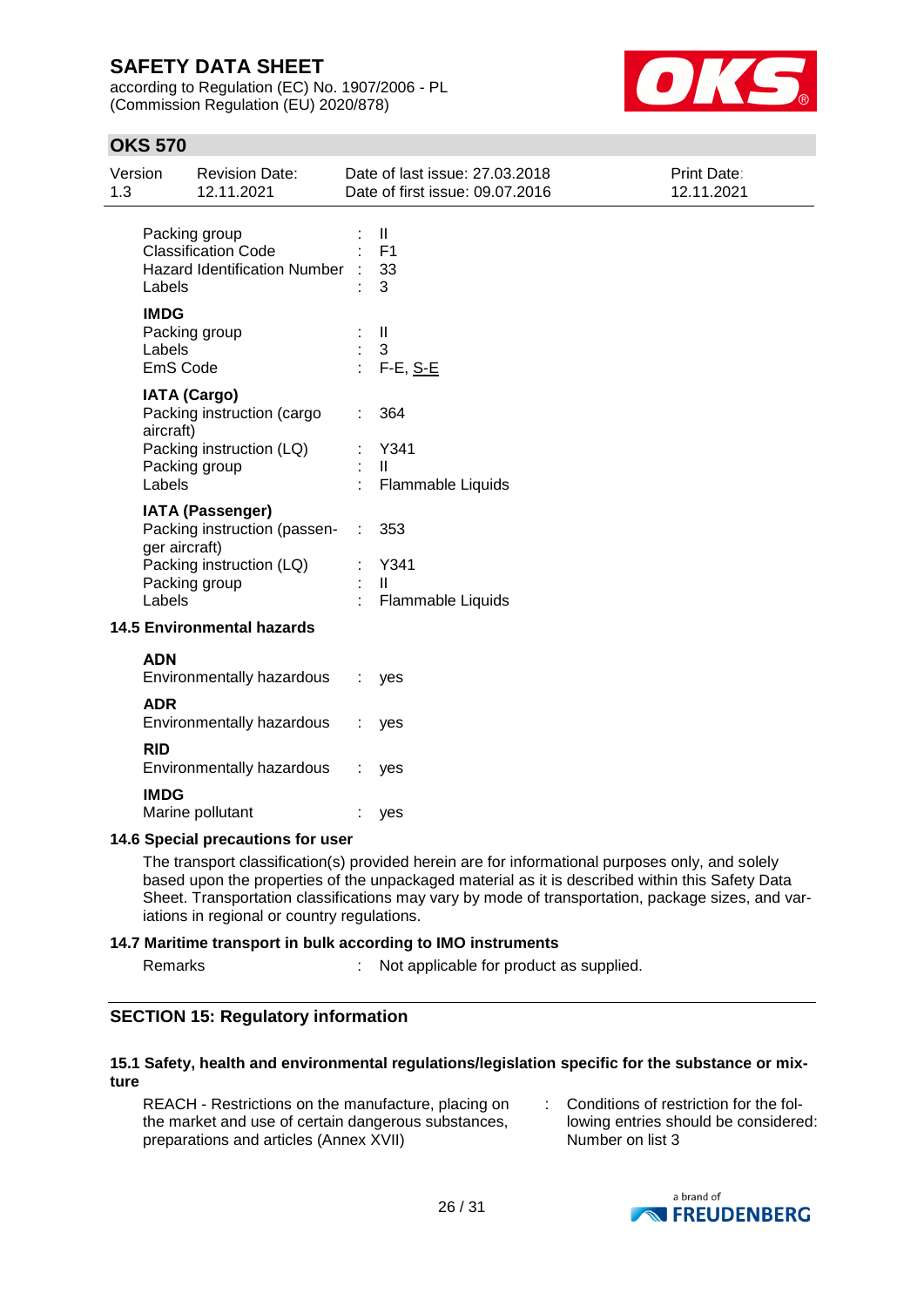according to Regulation (EC) No. 1907/2006 - PL (Commission Regulation (EU) 2020/878)



### **OKS 570**

| Version<br>1.3 | <b>Revision Date:</b><br>12.11.2021                                                                                                                                                                                                                                                                                              | Date of last issue: 27.03.2018<br>Date of first issue: 09.07.2016                                                              | Print Date:<br>12.11.2021                                                                                                                                              |
|----------------|----------------------------------------------------------------------------------------------------------------------------------------------------------------------------------------------------------------------------------------------------------------------------------------------------------------------------------|--------------------------------------------------------------------------------------------------------------------------------|------------------------------------------------------------------------------------------------------------------------------------------------------------------------|
|                | REACH - Candidate List of Substances of Very High<br>Concern for Authorisation (Article 59).<br>(EU SVHC)                                                                                                                                                                                                                        | This product does not contain sub-<br>stances of very high concern (Regu-<br>lation (EC) No 1907/2006 (REACH),<br>Article 57). |                                                                                                                                                                        |
|                | REACH - List of substances subject to authorisation<br>(Annex XIV)<br>(EU. REACH - Annex XIV)                                                                                                                                                                                                                                    | ÷                                                                                                                              | Not applicable                                                                                                                                                         |
|                | Regulation (EC) No 1005/2009 on substances that de-<br>plete the ozone layer<br>(EC 1005/2009)                                                                                                                                                                                                                                   | <b>Contract</b>                                                                                                                | Not applicable                                                                                                                                                         |
|                | Regulation (EU) 2019/1021 on persistent organic pollu-<br>tants (recast)<br>(EU POP)                                                                                                                                                                                                                                             | $\sim 10^6$                                                                                                                    | Not applicable                                                                                                                                                         |
|                | Regulation (EC) No 649/2012 of the European Parlia-<br>ment and the Council concerning the export and import<br>of dangerous chemicals<br>(EU PIC)                                                                                                                                                                               | $\ddot{\ddot{\phantom{z}}}$                                                                                                    | Not applicable                                                                                                                                                         |
|                | Regulation (EU) 2019/1148 on the marketing and use of<br>explosives precursors                                                                                                                                                                                                                                                   |                                                                                                                                |                                                                                                                                                                        |
|                | all suspicious transactions, and significant disappear-<br>ances and thefts should be reported to the relevant na-<br>tional contact point. Please see<br>https://ec.europa.eu/home-affairs/sites/ homeaf-<br>fairs/files/what-we-do/policies/crisis-and-<br>terrorism/explosives/explosives-<br>precur-<br>ontact_points_en.pdf | This product is regulated by Regulation (EU) 2019/1148:<br>sors/docs/list_of_competent_authorities_and_national_c              | acetone (ANNEX II)                                                                                                                                                     |
|                | Seveso III: Directive 2012/18/EU of the European<br>Parliament and of the Council on the control of<br>major-accident hazards involving dangerous sub-<br>stances.                                                                                                                                                               | $\therefore$ P5c                                                                                                               | <b>FLAMMABLE LIQUIDS</b>                                                                                                                                               |
|                |                                                                                                                                                                                                                                                                                                                                  | E <sub>2</sub>                                                                                                                 | <b>ENVIRONMENTAL HAZARDS</b>                                                                                                                                           |
|                |                                                                                                                                                                                                                                                                                                                                  | P <sub>5c</sub>                                                                                                                |                                                                                                                                                                        |
|                | Volatile organic compounds                                                                                                                                                                                                                                                                                                       |                                                                                                                                | Directive 2010/75/EU of 24 November 2010 on industrial<br>emissions (integrated pollution prevention and control)<br>Volatile organic compounds (VOC) content: 82,06 % |

### **Other regulations:**

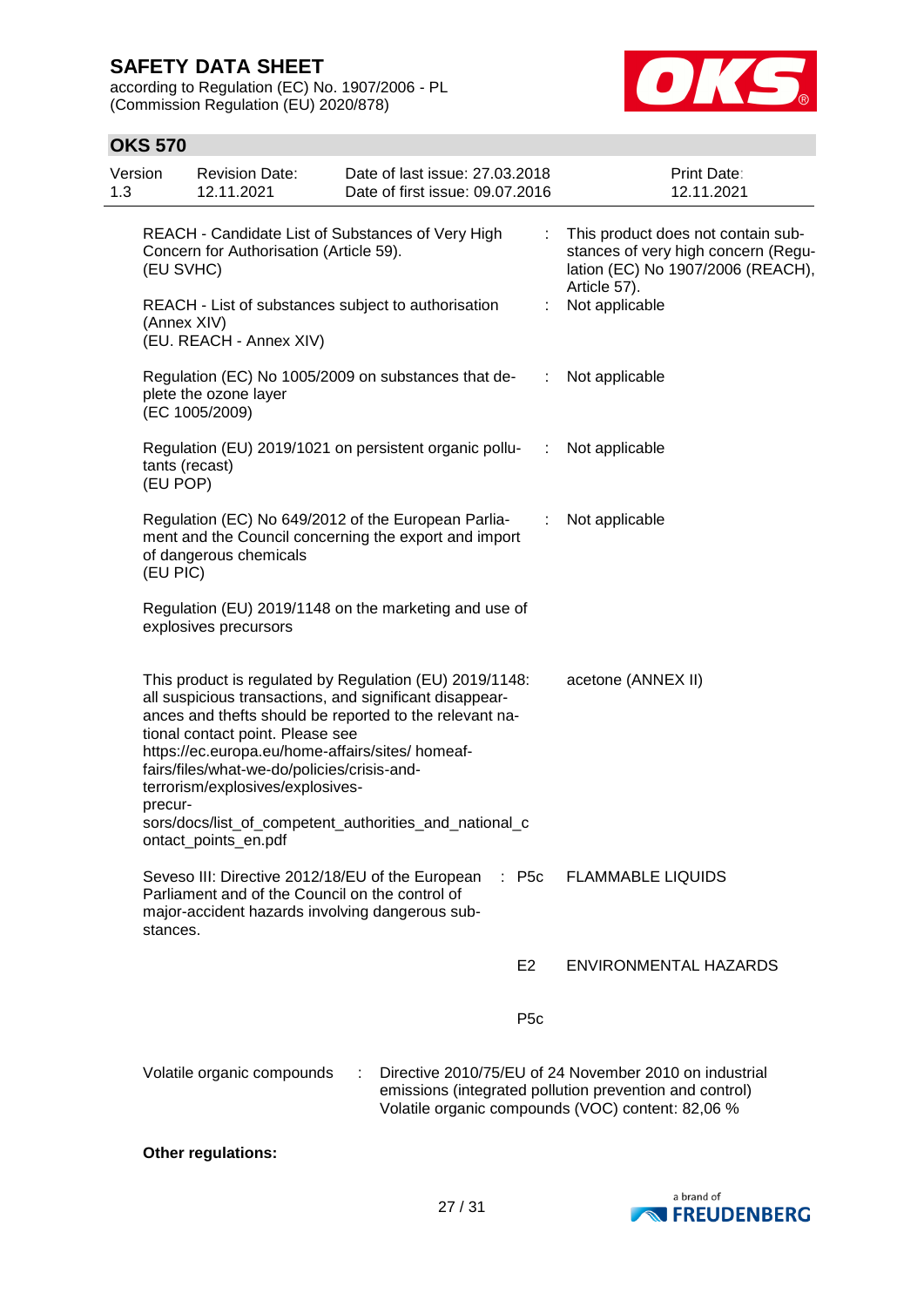according to Regulation (EC) No. 1907/2006 - PL (Commission Regulation (EU) 2020/878)



## **OKS 570**

| Version | <b>Revision Date:</b> | Date of last issue: 27,03,2018  | <b>Print Date:</b> |
|---------|-----------------------|---------------------------------|--------------------|
| 1.3     | 12.11.2021            | Date of first issue: 09.07.2016 | 12.11.2021         |

Take note of Directive 92/85/EEC regarding maternity protection or stricter national regulations, where applicable.

Take note of Directive 94/33/EC on the protection of young people at work or stricter national regulations, where applicable.

Act of 25 February 2011 on chemical substances and their mixtures (i.e. Journal of Laws of 2019, No. 0, item 1225)

Regulation (EC) No 1272/2008 of the European Parliament and of the Council of 16 December 2008 on classification, labelling and packaging of substances and mixtures, amending and repealing Directives 67/548/EEC and 1999/45/EC, and amending Regulation (EC) No 1907/2006 (Official Journal of the European Union L 353 from 31.12.2008) with further adaptation to technical progress (ATP).

Regulation (EC) No 1907/2006 of the European Parliament and of the Council of 18 December 2006 concerning the Registration, Evaluation, Authorisation and Restriction of Chemicals (REACH), establishing a European Chemicals Agency, amending Directive 1999/45/EC and repealing Council Regulation (EEC) No 793/93 and Commission Regulation (EC) No 1488/94 as well as Council Directive 76/769/EEC and Commission Directives 91/155/EEC, 93/67/EEC, 93/105/EC and 2000/21/EC (Official Journal of the European Union L 396 from 30.12.2006, as amended).

Commission Regulation (EU) 2015/830 of 28 May 2015 amending Regulation (EC) No 1907/2006 of the European Parliament and of the Council on the Registration, Evaluation, Authorisation and Restriction of Chemicals (REACH)

Ordinance of the Minister of Health of 10 August 2012 concerning the criteria and procedure of classification of chemical substances and their mixtures (consolidated text Dz. U. of 2015., pos. 208).

Ordinance of the Minister of Economy, Labour and Social Policy of 21st December 2005 concerning the basic requirements for personal protective equipment (Dz. U. Nr. 259, item 2173). Ordinance of the Minister of Labour and Social Policy of 12 June 2018 concerning the highest allowable concentrations and levels of the agents harmful for health in the workplace (Dz.U 2018 pos 1286, with later amendments).

Ordinance of the Minister of Health of 2nd February 2011 concerning tests and measurement of agents harmful for health in the workplace (Dz. U. Nr. 33, item 166 wraz z późn. zm.). Ordinance of the Minister of Health of 30th December 2004 on the health and safety of workers

related to chemical agents at work (Dz. U. from 2005, Nr. 11, item 86, as amended). Act of 14 December 2012. on Waste (Journal of Laws of 2013. pos. 21, as amended).

Act of 13 June 2013. On packaging and packaging waste Journal. U. of 2013. Item. 888, as amended).

Ordinance of the Minister of Climate of 2nd January 2020 on Waste Catalog (Dz. U. 2020 item 10).

Ordinance of the Minister of Environment on the requirements for carrying out the process of thermal treatment of waste and how to deal with waste produced in the process. (Dz. U. of 2016., Pos. 108)

Act of 19 August 2011 on transport of dangerous goods (Dz. U. Nr. 227, item 1367, as amended).

Government Statement of 18 February 2019 on enforcing of changes Annexes A and B of European Agreement concerning international transport of dangerous goods by road (ADR) (Dz. U. 2019, item 769).

Ordinance of the Minister of Health of 20th April 2012 concerning labeling of containers of dangerous substances and dangerous mixtures and some mixtures ((consolidated text) Dz. U. z 2015 nr. 0 poz. 450).

Ordinance of the Minister of Health of 11th June 2012 concerning categories of dangerous substances and dangerous mixtures for which containers must be fitted with child-resistant

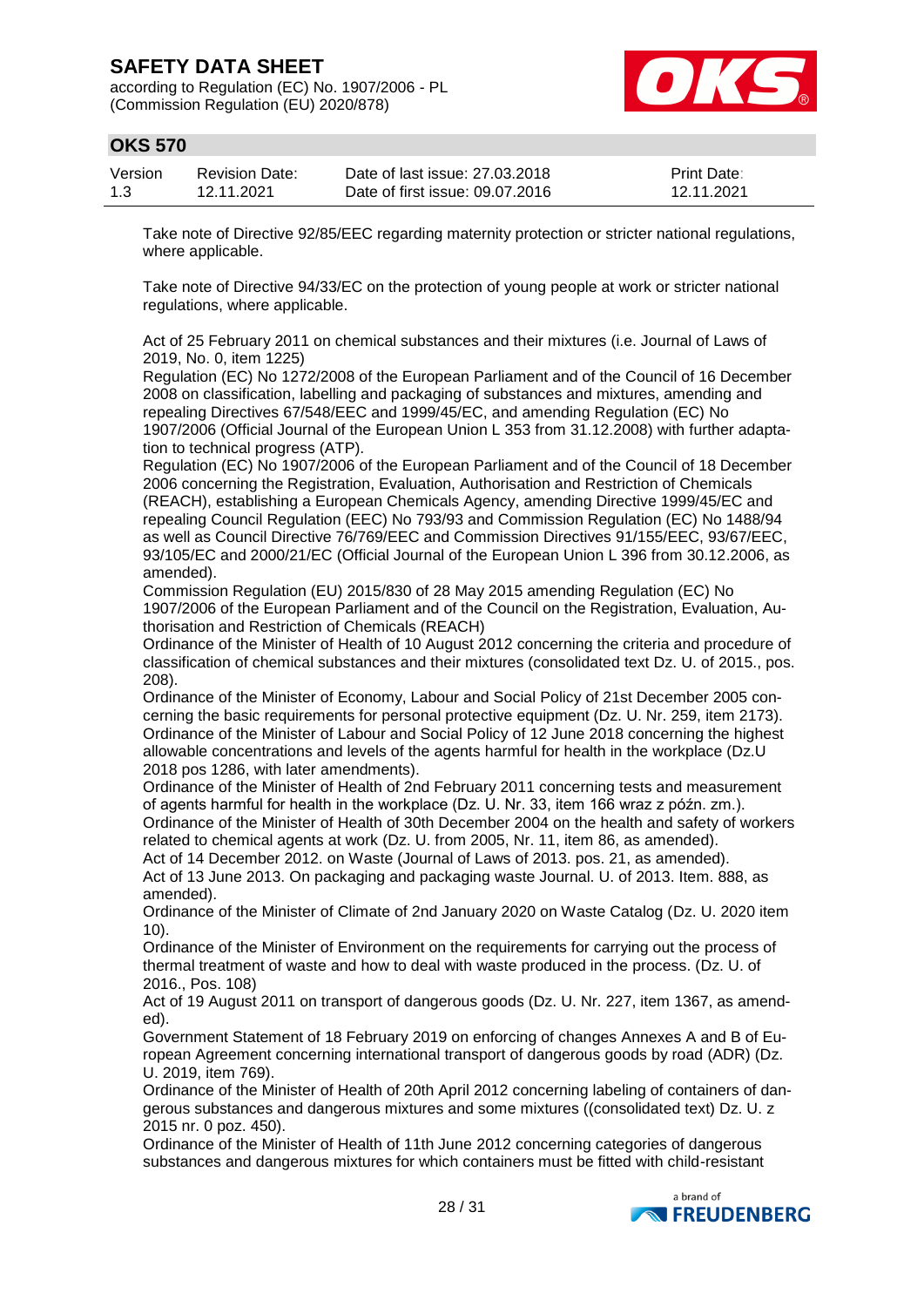according to Regulation (EC) No. 1907/2006 - PL (Commission Regulation (EU) 2020/878)



# **OKS 570**

| Version | <b>Revision Date:</b> | Date of last issue: 27,03,2018  | <b>Print Date:</b> |
|---------|-----------------------|---------------------------------|--------------------|
| 1.3     | 12.11.2021            | Date of first issue: 09.07.2016 | 12.11.2021         |

fastenings and a tactile warning of danger (Dz. U. from 2012, item 688 as amended).

### **15.2 Chemical safety assessment**

This information is not available.

### **SECTION 16: Other information**

### **Full text of H-Statements**

| H <sub>225</sub>  | Highly flammable liquid and vapour.                                                |
|-------------------|------------------------------------------------------------------------------------|
| H <sub>226</sub>  | Flammable liquid and vapour.                                                       |
| H <sub>301</sub>  | Toxic if swallowed.                                                                |
| H <sub>304</sub>  | May be fatal if swallowed and enters airways.                                      |
| H <sub>3</sub> 11 | Toxic in contact with skin.                                                        |
| H312              | Harmful in contact with skin.                                                      |
| H <sub>3</sub> 15 | Causes skin irritation.                                                            |
| H319              | Causes serious eye irritation.                                                     |
| H <sub>330</sub>  | Fatal if inhaled.                                                                  |
| H332              | Harmful if inhaled.                                                                |
| H335              | May cause respiratory irritation.                                                  |
| H336              | May cause drowsiness or dizziness.                                                 |
| H370              | Causes damage to organs.                                                           |
| H373              | May cause damage to organs through prolonged or repeated<br>exposure if inhaled.   |
| H373              | May cause damage to organs through prolonged or repeated<br>exposure if swallowed. |
| H411              | Toxic to aquatic life with long lasting effects.                                   |
| EUH066            | Repeated exposure may cause skin dryness or cracking.                              |
|                   |                                                                                    |

### **Full text of other abbreviations**

\*\* : Route of exposure cannot be excluded: For certain hazard classes, e.g. STOT, the route of exposure should be indicated in the hazard statement only if it is conclusively proven that no other route of exposure can cause the hazard in accordance to the criteria in Annex I. Under Directive 67/548/EEC the route of exposure was indicated for classifications with R48 when there was data justifying the classification for this route of exposure. The classification under 67/548/EEC indicating the route of exposure has been translated into the corresponding class and category according to this Regulation, but with a general hazard statement not specifying the route of exposure as the necessary information is not available. Note C : Some organic substances may be marketed either in a specific isomeric form or as a mixture of several isomers. In this

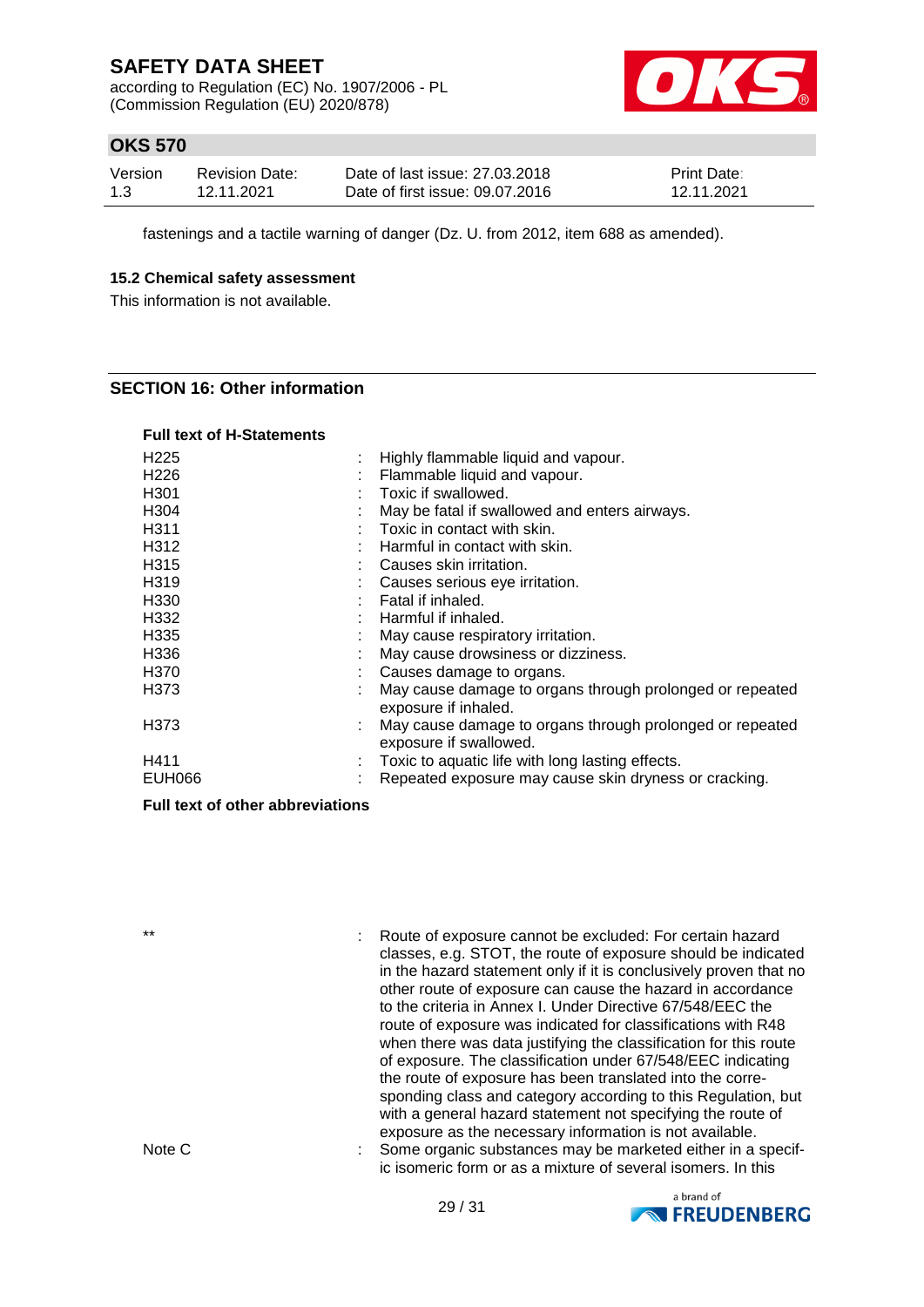according to Regulation (EC) No. 1907/2006 - PL (Commission Regulation (EU) 2020/878)



### **OKS 570**

| Version<br>1.3     | <b>Revision Date:</b><br>12.11.2021 |                             | Date of last issue: 27,03,2018<br>Date of first issue: 09.07.2016                                                       | Print Date:<br>12.11.2021 |  |  |
|--------------------|-------------------------------------|-----------------------------|-------------------------------------------------------------------------------------------------------------------------|---------------------------|--|--|
|                    |                                     |                             | case the supplier must state on the label whether the sub-                                                              |                           |  |  |
|                    |                                     |                             | stance is a specific isomer or a mixture of isomers.                                                                    |                           |  |  |
| 2000/39/EC         |                                     |                             | Europe. Commission Directive 2000/39/EC establishing a first<br>list of indicative occupational exposure limit values   |                           |  |  |
|                    | 2006/15/EC                          |                             | Europe. Indicative occupational exposure limit values                                                                   |                           |  |  |
| 2017/164/EU        |                                     |                             | Europe. Commission Directive 2017/164/EU establishing a<br>fourth list of indicative occupational exposure limit values |                           |  |  |
| PL OEL             |                                     |                             | Poland. Occupational exposure limits for airborne toxic sub-<br>stances                                                 |                           |  |  |
| 2000/39/EC / TWA   |                                     |                             | : Limit Value - eight hours                                                                                             |                           |  |  |
| 2000/39/EC / STEL  |                                     |                             | Short term exposure limit                                                                                               |                           |  |  |
| 2006/15/EC / TWA   |                                     | $\mathcal{L}^{\mathcal{L}}$ | Limit Value - eight hours                                                                                               |                           |  |  |
| 2017/164/EU / STEL |                                     |                             | Short term exposure limit                                                                                               |                           |  |  |
| 2017/164/EU / TWA  |                                     |                             | Limit Value - eight hours                                                                                               |                           |  |  |
|                    | PL OEL / NDS                        |                             | Maximal Admissible Concentration                                                                                        |                           |  |  |
| PL OEL / NDSch     |                                     |                             | Maximal Admissible Temporary Concentration                                                                              |                           |  |  |

ADN - European Agreement concerning the International Carriage of Dangerous Goods by Inland Waterways; ADR - European Agreement concerning the International Carriage of Dangerous Goods by Road; AIIC - Australian Inventory of Industrial Chemicals; ASTM - American Society for the Testing of Materials; bw - Body weight; CLP - Classification Labelling Packaging Regulation; Regulation (EC) No 1272/2008; CMR - Carcinogen, Mutagen or Reproductive Toxicant; DIN - Standard of the German Institute for Standardisation; DSL - Domestic Substances List (Canada); ECHA - European Chemicals Agency; EC-Number - European Community number; ECx - Concentration associated with x% response; ELx - Loading rate associated with x% response; EmS - Emergency Schedule; ENCS - Existing and New Chemical Substances (Japan); ErCx - Concentration associated with x% growth rate response; GHS - Globally Harmonized System; GLP - Good Laboratory Practice; IARC - International Agency for Research on Cancer; IATA - International Air Transport Association; IBC - International Code for the Construction and Equipment of Ships carrying Dangerous Chemicals in Bulk; IC50 - Half maximal inhibitory concentration; ICAO - International Civil Aviation Organization; IECSC - Inventory of Existing Chemical Substances in China; IMDG - International Maritime Dangerous Goods; IMO - International Maritime Organization; ISHL - Industrial Safety and Health Law (Japan); ISO - International Organisation for Standardization; KECI - Korea Existing Chemicals Inventory; LC50 - Lethal Concentration to 50 % of a test population; LD50 - Lethal Dose to 50% of a test population (Median Lethal Dose); MARPOL - International Convention for the Prevention of Pollution from Ships; n.o.s. - Not Otherwise Specified; NO(A)EC - No Observed (Adverse) Effect Concentration; NO(A)EL - No Observed (Adverse) Effect Level; NOELR - No Observable Effect Loading Rate; NZIoC - New Zealand Inventory of Chemicals; OECD - Organization for Economic Co-operation and Development; OPPTS - Office of Chemical Safety and Pollution Prevention; PBT - Persistent, Bioaccumulative and Toxic substance; PICCS - Philippines Inventory of Chemicals and Chemical Substances; (Q)SAR - (Quantitative) Structure Activity Relationship; REACH - Regulation (EC) No 1907/2006 of the European Parliament and of the Council concerning the Registration, Evaluation, Authorisation and Restriction of Chemicals; RID - Regulations concerning the International Carriage of Dangerous Goods by Rail; SADT - Self-Accelerating Decomposition Temperature; SDS - Safety Data Sheet; SVHC - Substance of Very High Concern; TCSI - Taiwan Chemical Substance Inventory; TRGS - Technical Rule for Hazardous Substances; TSCA - Toxic Substances Control Act (United States); UN - United Nations; vPvB - Very Persistent and Very Bioaccumulative

# **Further information**

### **Classification of the mixture: Classification procedure:**

Flam. Liq. 2 H225 Based on product data or assessment